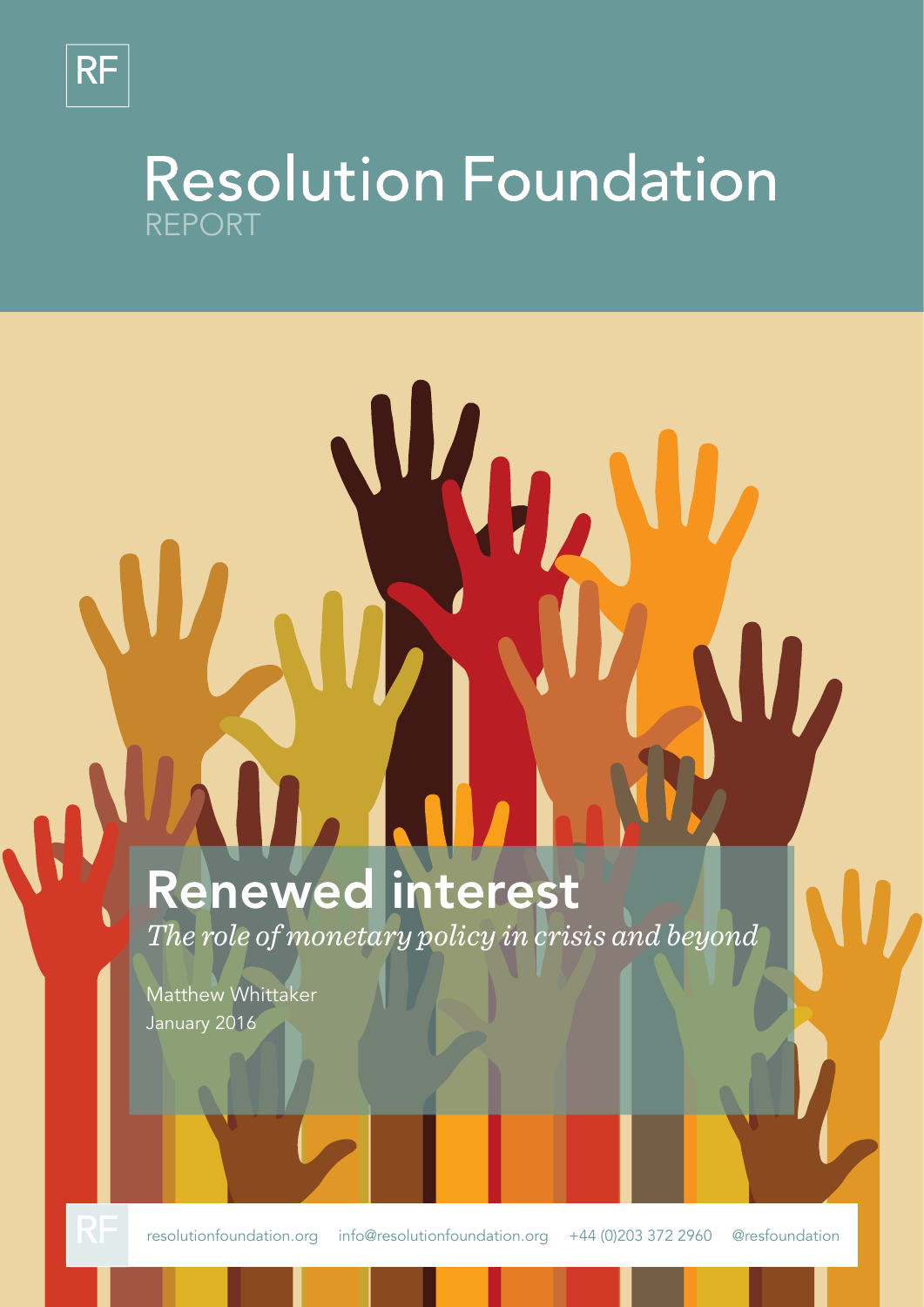

## **Contents**

| <b>Section 1</b>                                                       |
|------------------------------------------------------------------------|
|                                                                        |
| <b>Section 2</b>                                                       |
|                                                                        |
|                                                                        |
|                                                                        |
|                                                                        |
| <b>Section 3</b>                                                       |
|                                                                        |
| When will the next economic downturn arrive? 17                        |
| Where will interest rates be when the downturn arrives? 21             |
| <b>Section 4</b>                                                       |
| The impact of rate movements on household incomes: past and future  23 |
| The impact of rate cuts on mortgage repayments: 2008-0923              |
| The impact of rate cuts on mortgage repayments: 202128                 |
| <b>Section 5</b>                                                       |
| Low for longer? The new interest rate environment30                    |
|                                                                        |
| Explaining the fall: growth, savings and investment31                  |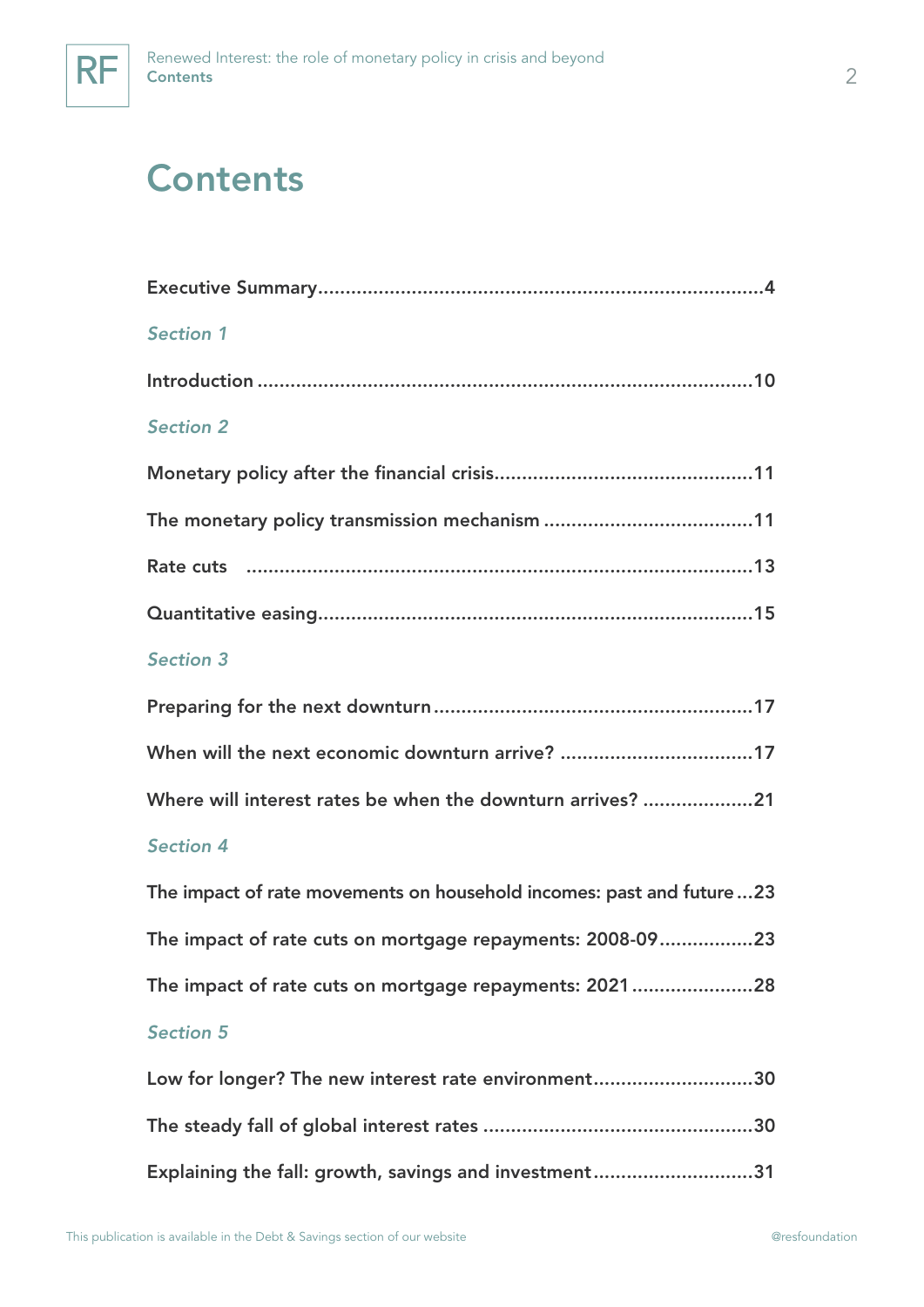

| <b>Section 6</b>                                                  |  |
|-------------------------------------------------------------------|--|
|                                                                   |  |
| The consequences of proximity to the zero lower bound36           |  |
| Policy options in the absence of conventional monetary headroom36 |  |
|                                                                   |  |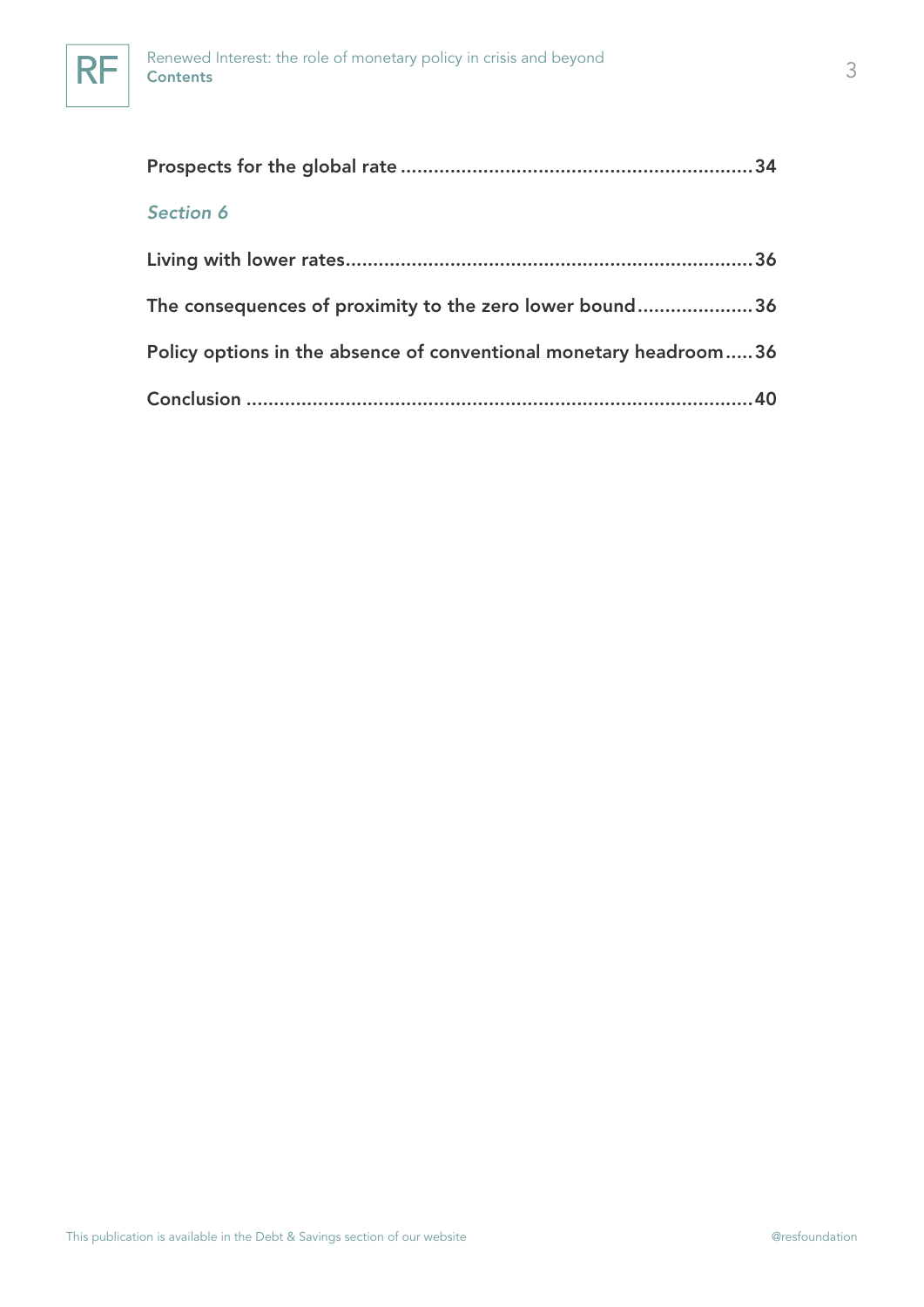<span id="page-3-0"></span>

## Executive Summary

### Monetary policy after the financial crisis

The period since the global financial crisis of 2008 has been a remarkable one for monetary policy in the UK and around the world. A 4.5 percentage point reduction in the Bank of England's base rate in six months from October 2008 was sharp, but not especially remarkable when compared with previous periods of monetary loosening. Across all such events after 1970, the average reduction was actually slightly higher, at 5 percentage points. What set the latest episode apart was that it pushed the base rate to just 0.5 per cent – the lowest level reached in its history (stretching back to 1699) – and that seven years later it remains there.

The Monetary Policy Committee (MPC) would have cut rates further still had it not run up against what it thought to be the zero lower bound – the point beyond which rates could be cut. Faced with a crashing economy and having apparently run out of conventional monetary policy road, the MPC introduced a programme of quantitative easing (QE). Alongside the cut to 0.5 per cent in March 2009, the Bank used new money to purchase £75 billion of financial assets (rising to £375 billion in total by February 2012).

This was a policy that had been tried in Japan between 2001 and 2006, but it marked new territory for the UK with genuine uncertainty about its likely intended and unintended consequences – all founded on a noticeable absence of empirical evidence. Just once was the term mentioned by the Governor of the Bank in speeches in the decade before the collapse of Northern Rock (and that was with reference to Japan).

Assessments of its success are mixed to date, though there is some consensus that it helped deal with the worst of the fall-out from the crisis.

## Preparing for the next downturn

The adoption of a policy, without much public debate and in the middle of a crisis is something all else equal we would want to avoid in the future. The hope must be that when the next downturn hits, the Bank and Treasury have a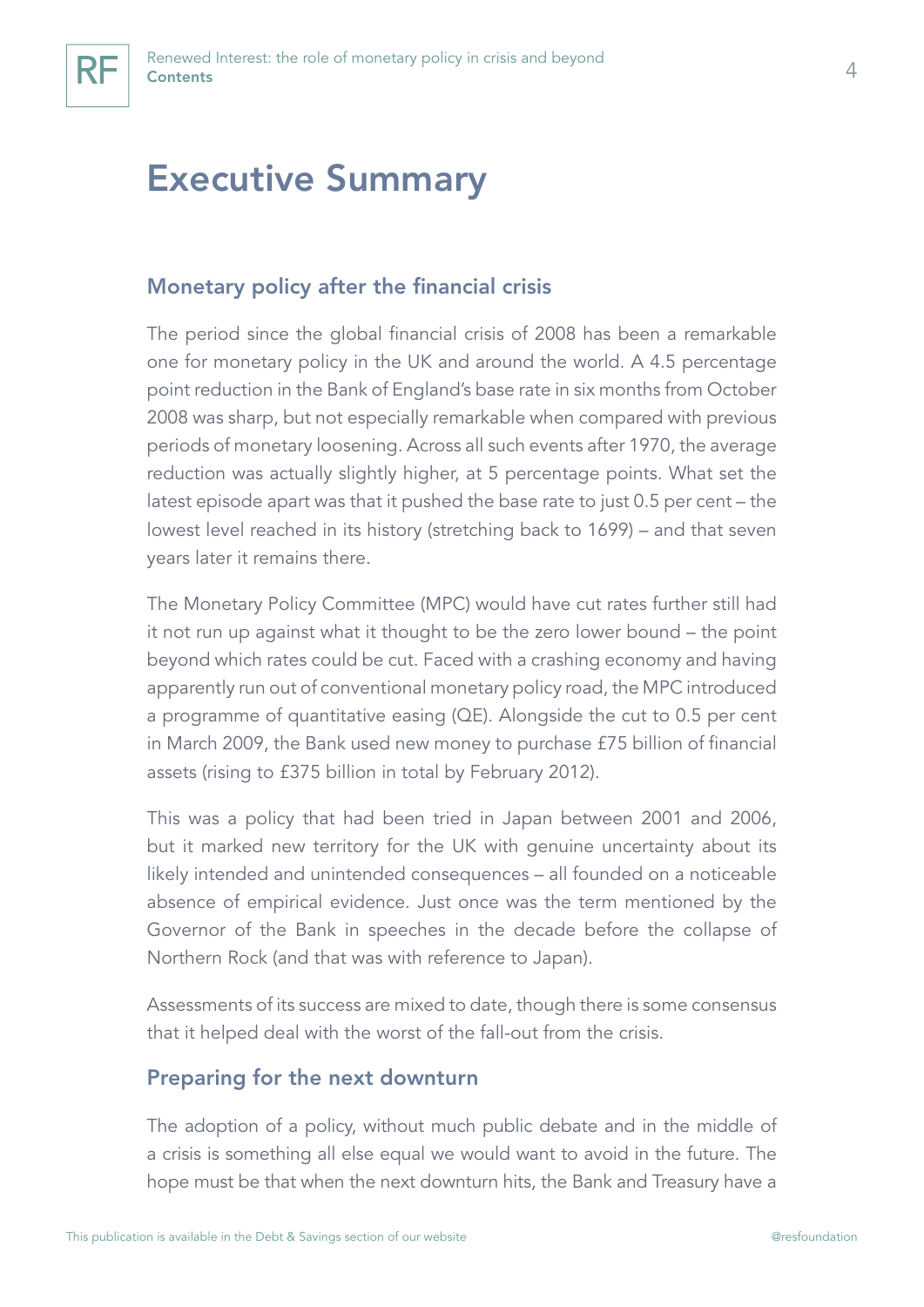

settled view on which policy responses will be turned to, with those responses having been debated, interrogated and tested. The good news is that, unlike 2008, we can at least see the zero lower bound problem coming this time.

The danger of entering the next recession with a base rate significantly lower than it was in 2008 is material. It's not guaranteed of course, but interest rates are expected to grow very slowly in the coming years. Latest market expectations imply a base rate of roughly 1.6 per cent in 2021 and around 2.5 per cent in 2025 – still just half as high as it was in 2008.

How likely are we to face a downturn within that period? Obviously there's no way of knowing. But by looking at the business cycle patterns that have played out since the 1970s, we can establish simple recession probabilities. These provide us with a mechanical indication of how likely it is that we might face at least one year of economic contraction within a given time horizon. They suggest that there is a two-in-three chance of facing a downturn before 2021, and a four-in-five chance of one occurring by 2025.

Combining that with the projected interest rate paths implies that the headroom available to the MPC next time it comes to cut rates as a means of boosting demand will almost certainly be reduced compared to what it has been used to.

### How much headroom has the Bank lost?

It's worth asking just how restrictive that would be. In one sense we can simply contrast the ability to cut rates by 4.5 per cent with the prospect of a 1.1 per cent cut in 2021 if market expectations were borne out, a recession arrived that year and the MPC again chose to reduce rates to 0.5 per cent. But it is helpful to dig a little into how that difference would manifest itself in the monetary policy transmission mechanism.

It is obviously significantly beyond the scope of this paper to try and quantify the overall relative affect of those two rate cutting scenarios, not least because there are a wide variety of channels through which monetary policy affects output and inflation, not to mention a lively debate as to their relative importance.

Instead we focus on a particular channel as it affects the household sector, which is the direct impact of rate changes on mortgage payments. This channel is important in the UK given the nature (primarily floating) and size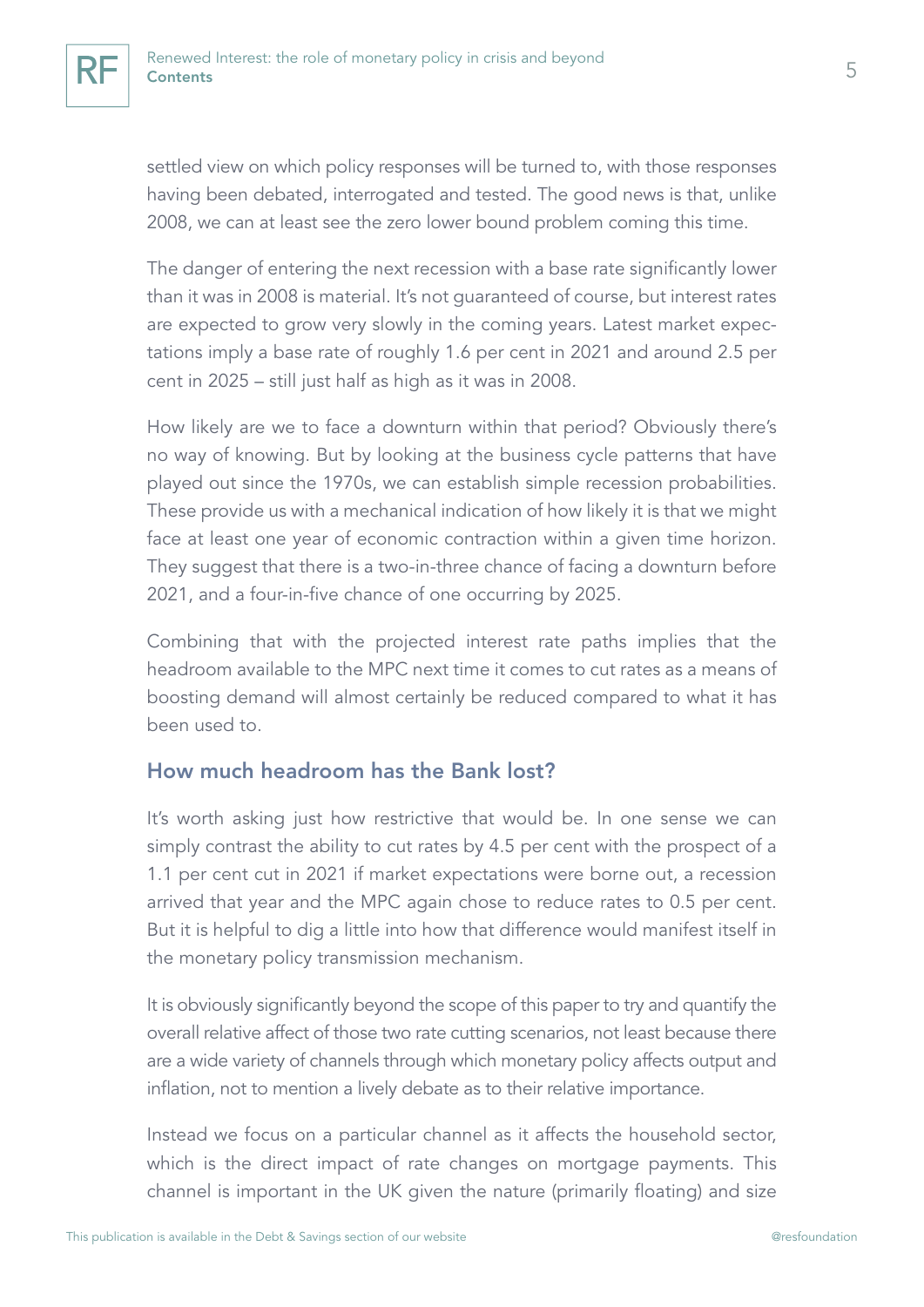

(frequently large) of mortgages we hold. To that end we develop a simple thought experiment to provide a quantitative insight into the scale of the reduction in impact through this channel that the Bank of England may experience in future due to the zero lower bound binding.

The 4.5 percentage point cut in the base rate of 2008-09 reduced average effective mortgage rates by 2 percentage points (from 5.7 per cent to 3.7 per cent) over the course of 2009. In part this partial pass-through reflected the fact that such changes take time to feed through to customers – those tied into fixed rate deals had to wait before switching to lower rates for example. But it was also a product of general weakness in the financial sector which meant that providers felt that increased margins were necessary as balance sheets were repaired. By 2015 the average effective rate had fallen to 3.1 per cent, with this overall 2.6 percentage point reduction still representing just 60 per cent of the overall base rate cut.

By applying this drop in rates to the £1.4 trillion stock of mortgage debt held in 2008, we can establish an illustrative figure for the specific impact of rate cuts on mortgage repayments (actual recorded repayments did not fall in the same way because they were affected by changes in borrowing decisions post-crisis that reflected a number of environmental changes which we deliberately ignore). The annual 'gain' to mortgage holders estimated in this way grows slowly over the period from 2008, reflecting the gradual reduction in mortgage spreads. The overnight 'gain' of £22 billion in 2009 becomes £24 billion by 2015 (all in 2015 prices). That's equivalent to roughly £2,500 per mortgage holder, and accounts for 2.3 per cent of aggregate household disposable income.

Repeating the exercise in the hypothetical 2021 world in which recession has struck when the base rate stands at just 1.6 per cent results in a much smaller boost to mortgage holders. Assuming spreads narrow a little as the base rate rises to 1.6 per cent, we take the average effective rate to be 3.7 per cent. Applying this to a mortgage debt projection of £1.6 trillion, the 'gain' associated with cutting the base rate back to 0.5 per cent comes in at just £8.5 billion, or 0.7 per cent of disposable income. The direct mortgage effect of the rate cut in this scenario would be roughly one-third the size of the one achieved last time round.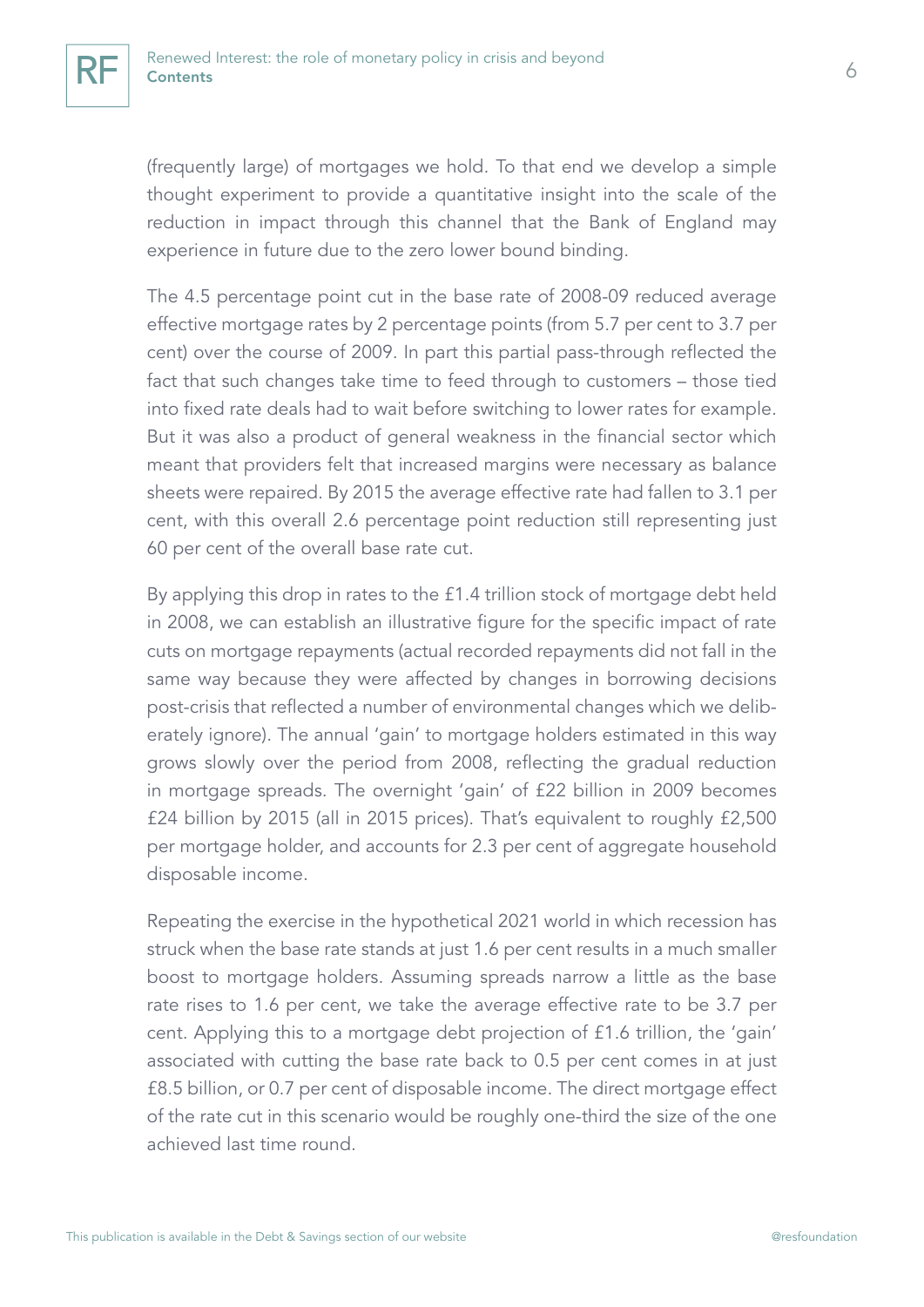

Of course, the transmission mechanism works in a number of ways, so these figures don't amount to an assessment of the overall impact of rate cuts. And cuts are bad news for some. Repeating the same exercise in relation to instant-access savings, we estimate that the 2008-09 rate cut resulted in 'losses' of around £11 billion, or roughly £400 per household. And we should also note that the final feed through to economic stimulus rests on much more than the size of the transfers. Bank of England estimates suggest that borrowers spend 50p of each additional pound they get, whereas savers spend just 10p.

But partial and illustrative though our mortgage example may be, it provides a sense of the extent to which the MPC might struggle to support the economy through conventional monetary policy when the next recession arrives.

### A new world of lower rates

Of course, there is no reason to suppose that the economy will conform to the pattern of pre-crisis business cycles: we might avoid another downturn for significantly longer than five years. And the next contraction may be relatively mild – requiring much less stimulus on the part of the Bank.

But, the lower interest rate issue doesn't look to be going away any time soon. World real interest rates have been trending down for decades – long before the additional ratchet applied post-crisis. This process has been driven by slow-moving demographics and structural shifts in savings and investment preferences. And, while some of these forces may ease – or even reverse – in the coming years, there appear little concrete prospect of a rapid return to the 'old normal' for rates.

If not next time round, then at some point in the coming decades it appears likely that the Bank will bump up against the zero lower bound again. In any event, it is better to engage in discussion of the alternative policy tools that might be used when the lower bound approaches well ahead of the point at which their introduction is required.

## Living with lower rates

The alternatives are many and varied. All are imperfect, but all are worth consideration.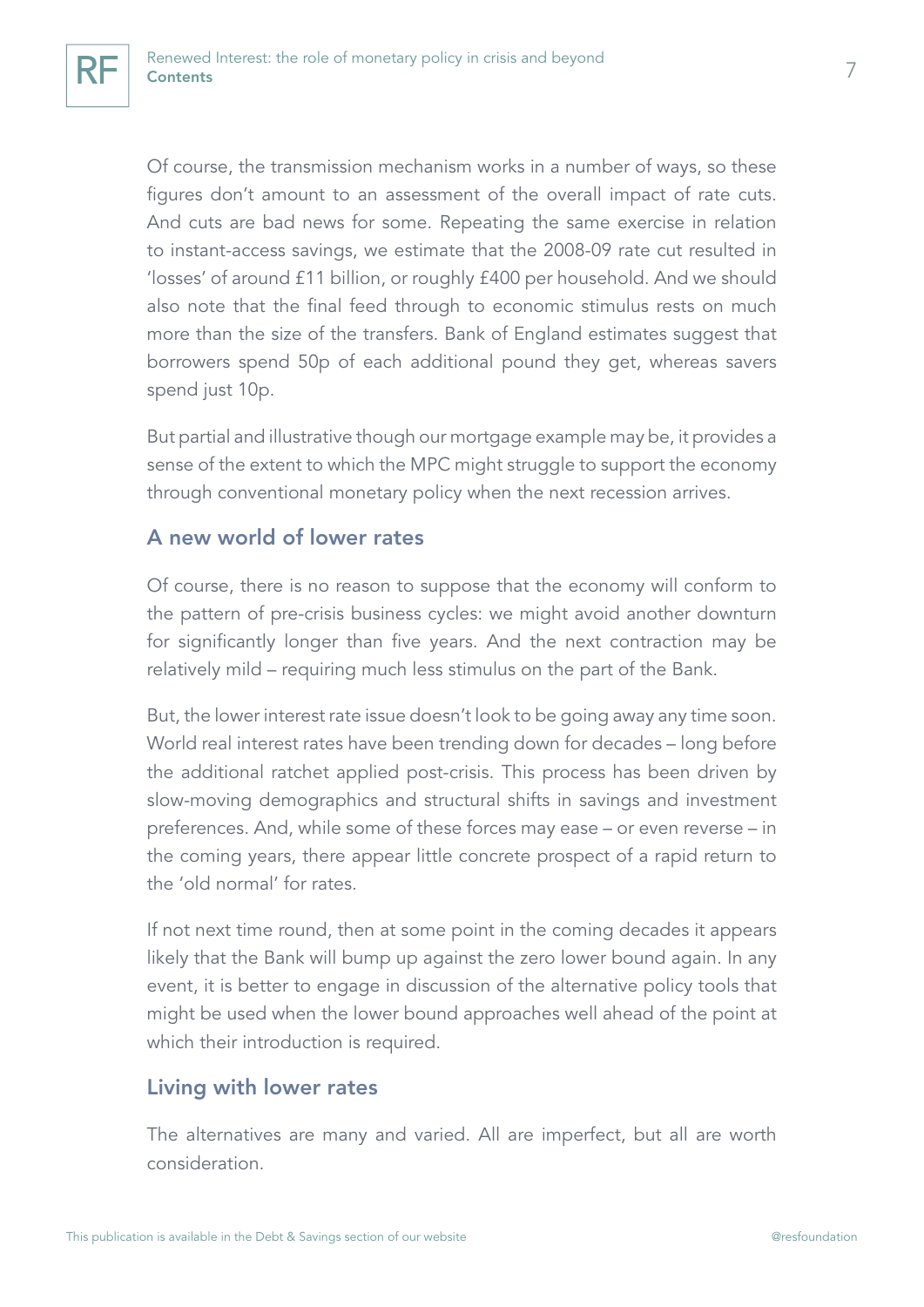

Building on what's already happened, one approach is to accept a heightened role for QE. As a short-term means of stimulating a flagging economy, that might have some merit. But there is much more uncertainty around the efficacy of QE over the longer-term and especially against a backdrop of already-low yields on 'safe' assets. Suggestions of extending the use of QE into direct monetary financing of state spending also bring with them obviously very challenging questions of political economy, whether that is implemented through a form of 'helicopter money' or otherwise. If QE is to become a permanent part of central banks' armoury, then it is vital that we generate much more evidence and interrogate its effectiveness over the recent past and appropriateness for the future.

Following the example of various European central banks, a second approach might be to consider negative (nominal) interest rates. While economic theory suggests that charging interest on savings and paying it on debts could result in a flight to cash and any number of unexpected consequences, the experience to date for the ECB and in Sweden, Switzerland and Denmark implies that rates can drop at least a little below zero. Replacing physical cash with fullyelectronic accounts might help push the lower bound still further into negative territory. Yet a lower bound is likely to remain in place somewhere – and the exchange rate implications are likely to mean that it is a little higher for an open country like the UK than might be the case elsewhere.

A third option relates to raising the Bank of England's inflation target. The idea is that this would create extra nominal rate setting headroom in a world in which real interest rates have fallen. A 2 per cent inflation target means that real interest rates of 4 per cent translate into nominal rates of 6 per cent, leaving plenty of room above the zero lower bound. With average real rates having fallen much lower, maintaining a 6 per cent nominal rate would require higher inflation.

It seems right that inflation targets should be reviewed in the light of secular decline in real rates, but changing the target risks de-anchoring inflation expectations and thereby damaging the reputation of the central bank. And, with inflation currently well-below its existing target of 2 per cent, it is hard to see quite how monetary policy could stimulate sufficient demand to move towards a new higher target in the near-term. The zero lower bound continues to bite.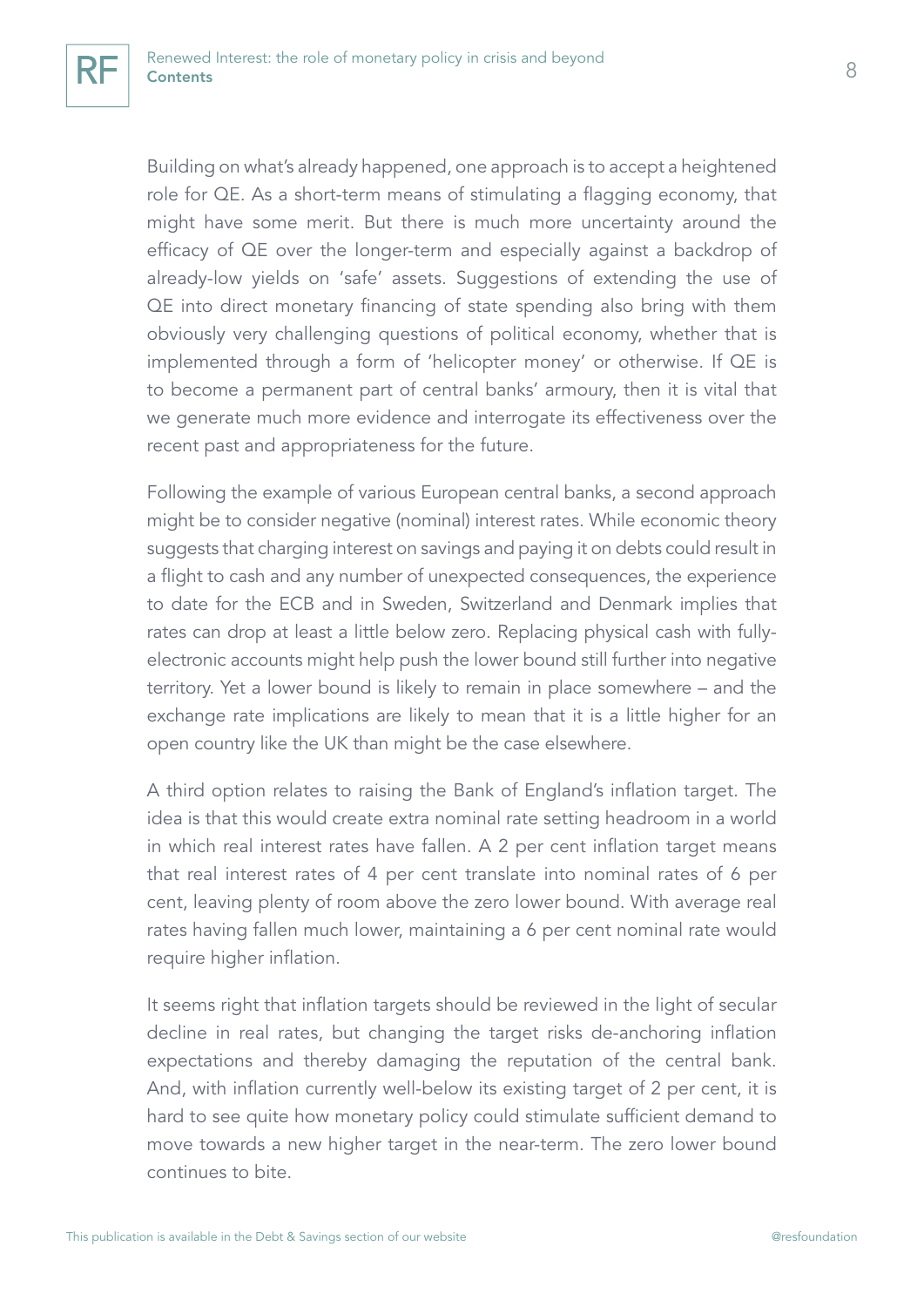

A fourth discussion must centre on the appropriate balance between monetary and fiscal policy. If monetary policy is less effective when the next downturn hits, then the implication is that fiscal policy will need to be more active. The balance of burden is certainly very important – both from the perspective of policy efficiency and from the perspective of distributions. Rate cuts have benefited borrowers but penalised savers, while QE has supported asset prices and therefore helped the holders of those assets. Periods of fiscal stimulus vary in their impact, depending on the goals of government. If the balance between the two spheres is altered in the future, then so too will be the distributional outcome.

Finally, there appears to be a clear case for making more effort to engage in structural reforms that deal with the problem of lower rates at source. For example, the drag on growth (and therefore real rates) implied by ageing populations can be combatted by policies designed to boost economic participation (by raising the state pension age for example), while efforts to boost productivity remain key to generating new sources of growth. And, while public investment is unlikely to ever be sizeable enough to single-handedly push world interest rates back up, reversing its downwards trend would at least avoid making the situation worse. With borrowing costs set to be lower for longer, there is clearly a case for renewed infrastructure investment.

The world has changed in many ways since the crisis of 2008. Monetary policy has moved with it, but not always with confidence. Uncomfortable and uncertain though discussion of new forms of unconventional monetary policy might feel, it is vital that policymakers engage with debate ahead of the next storm, rather than waiting until it arrives.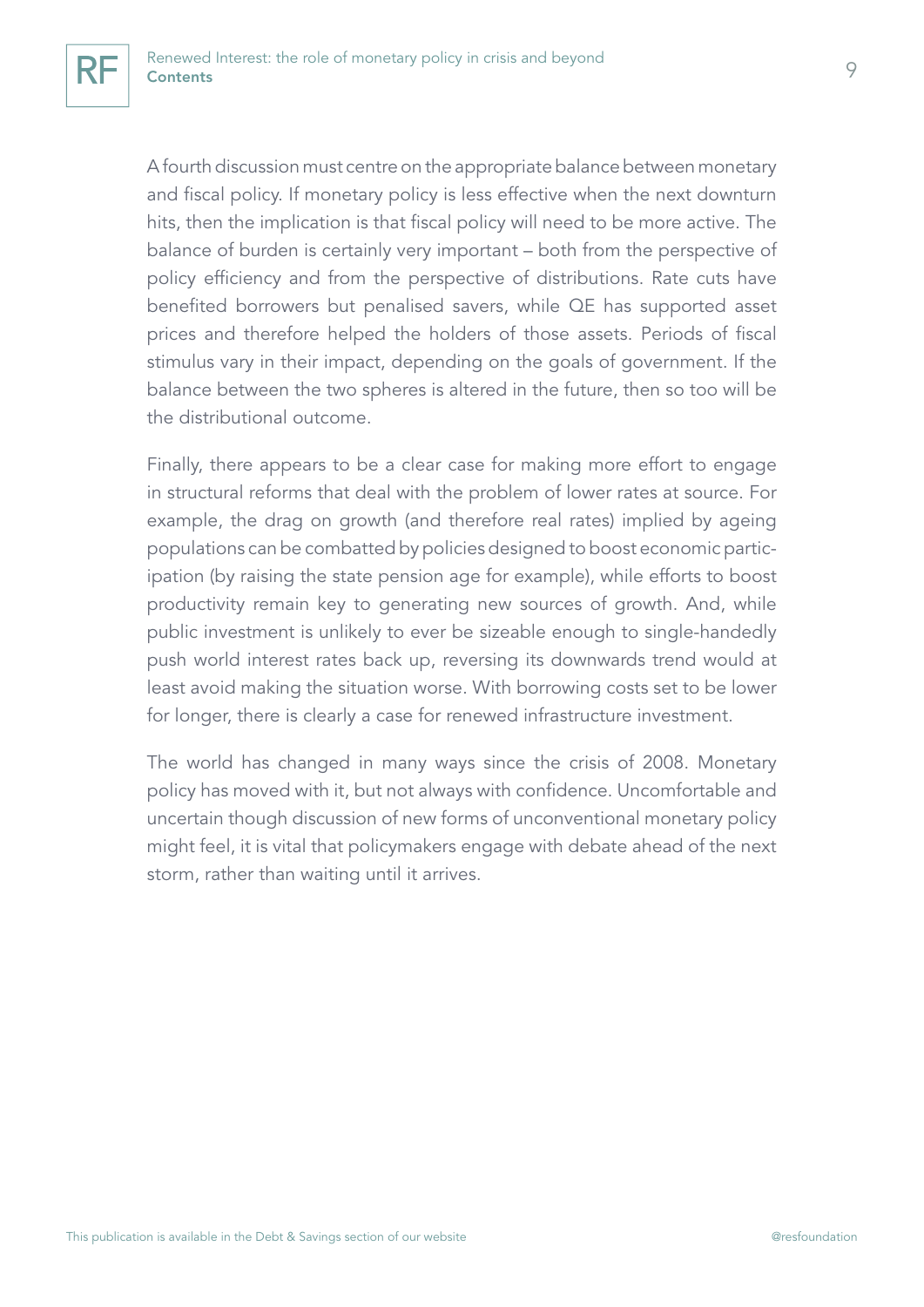## <span id="page-9-0"></span>Section 1

## Introduction

Interest rates are at an all-time low. The Bank of England's base rate is about to enter its eighth year at 0.5 per cent – the lowest level in its history and its longest period of non-movement since the Second World War. Yet still UK inflation remains well below its 2 per cent target, bumping along around zero for much of 2015. It is probable that it would be lower still had the Bank not introduced an unprecedented programme of quantitative easing from 2009.

Amid increasing concerns that global economic growth is slowing, there is the non-negligible prospect that monetary policy may soon need to become looser still, in order to stimulate higher demand. Given the UK economy's relative health, the more likely outcome is that monetary policy can tighten a little before the next economic downturn hits. But the conventional headroom available to the Bank at this point is likely to be significantly reduced.

Rates are widely expected to rise very gradually over the coming years, and economic history tells us that we are more likely than not to face some form of contraction over the course of the next five to ten years. The expectation is that monetary policymakers – in the UK and around the globe – will increasingly find themselves bumping up against the zero lower bound in the coming years.

Against this backdrop, this report considers the potential scale of lost headroom facing the Bank and some of the prospects for dealing with a new lower rate environment. We set out a number of illustrative examples which highlight the importance of conventional monetary policy after 2008, the extent to which it looks to have been blunted and the probability that policymakers will run out of road over the next decade.

While the findings are all – necessarily – speculative, we highlight the need to enter into serious discussion of the efficacy and appropriateness of alternative monetary policy tools sooner rather than later. Specifically:

- » Section 2 focuses on the Bank of England's policy reaction to the global financial crisis of 2008, discussing the part played by base rate cuts and the introduction of a new programme of quantitative easing in the face of the apparent proximity of rates to the zero lower bound;
- » Section 3 speculates on the likelihood of the Bank again facing the zero lower bound when the next recession arrives. It sets out simple recession probabilities and matches these to interest rate expectations in order to give a sense of the likely headroom available to the Bank in the future;
- » Section 4 presents a thought experiment that aims to quantify the effect of the reduced headroom facing the Bank. It focuses on one specific element of the monetary transmission mechanism – namely the direct effect of interest rates on mortgage repayments;
- » Section 5 summarises the literature on the secular decline of interest rates around the world, highlighting the extent to which the zero lower bound issue is unlikely to disappear in the medium-term;
- » Section 6 details a number of alternative monetary policy options that might be considered by central banks facing lower bound constraints, and briefly sets out the potential advantages and disadvantages associated with each.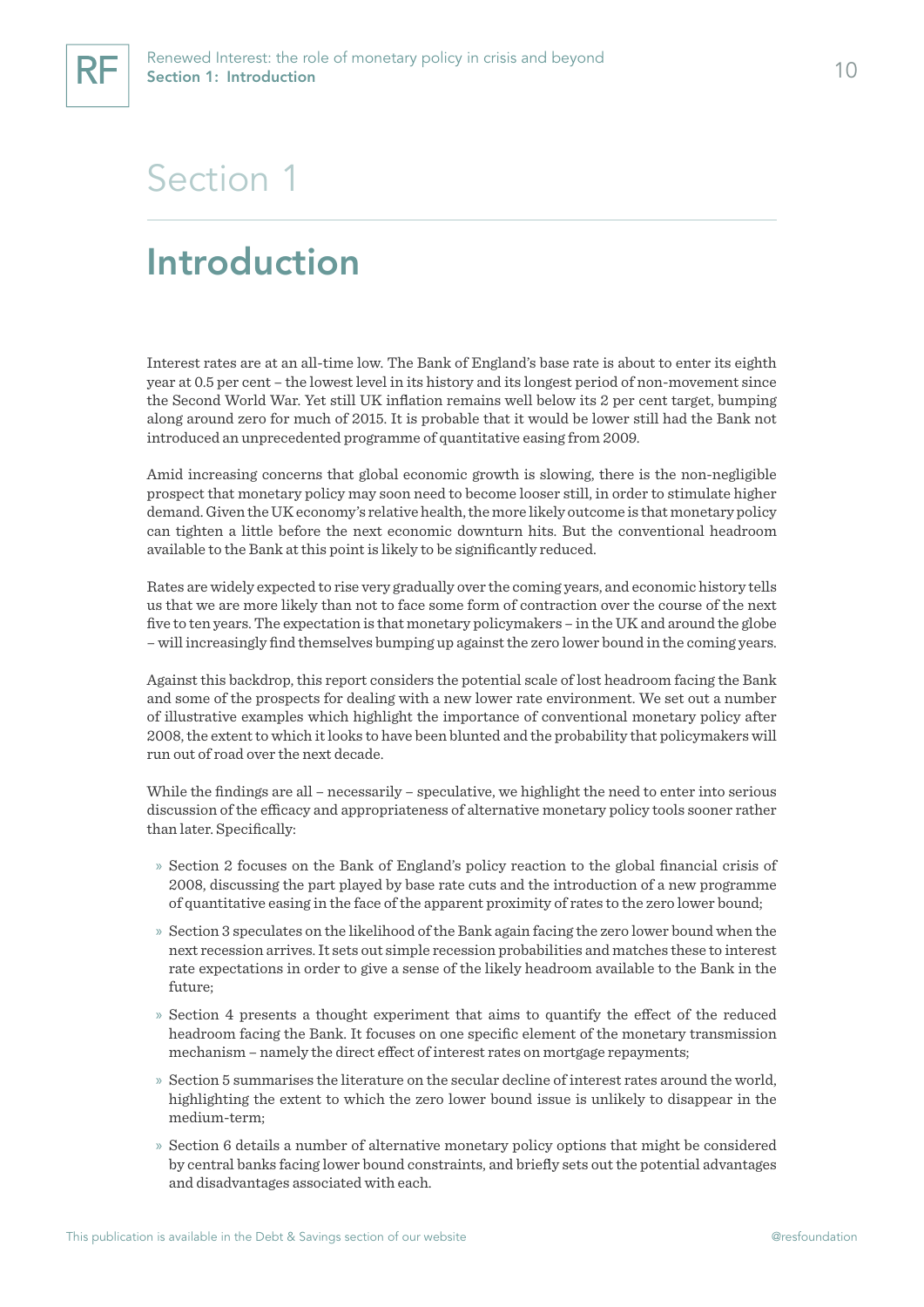## <span id="page-10-0"></span>Section 2

## Monetary policy after the financial crisis

*Following the onset of the global financial crisis in the Autumn of 2008, the Bank of England's Monetary Policy Committee enacted a dramatic period of monetary loosening. The official base rate was cut six times, settling at an all-time low of just 0.5 per cent in March 2009. Nearly seven years on, it remains at the same level. Yet even this wasn't enough. Alongside the final rate cut, the MPC enacted £75 billion of asset purchases (or quantitative easing (QE)), with the value of purchases rising to £375 billion by July 2012. It was an unprecedented action in the UK and one that was developed and implemented at pace.*

In this section we discuss the various ways in which the monetary transmission mechanism *operates and recap on the chain of events that unfolded from 2008.* 

### The monetary policy transmission mechanism

Monetary policy decisions affect household incomes, demand and the broader economy in a number of ways, as described in Figure 1. Most obviously interest rate changes feed through to market rates on loans and deposits, directly affecting the incomes of households and firms. They also drive asset prices and the exchange rate. Just as importantly – if not more so – policy announcements send a signal which can impact indirectly on expectations and confidence.

These direct and indirect effects in turn influence the behaviour of households and firms, helping to change levels of spending, saving and investment. By promoting or dampening demand in the economy, this mechanism is designed to influence the level of inflation.



#### Figure 1: The monetary policy transmission mechanism

Source: The Monetary Policy Committee, *The transmission mechanism of monetary policy*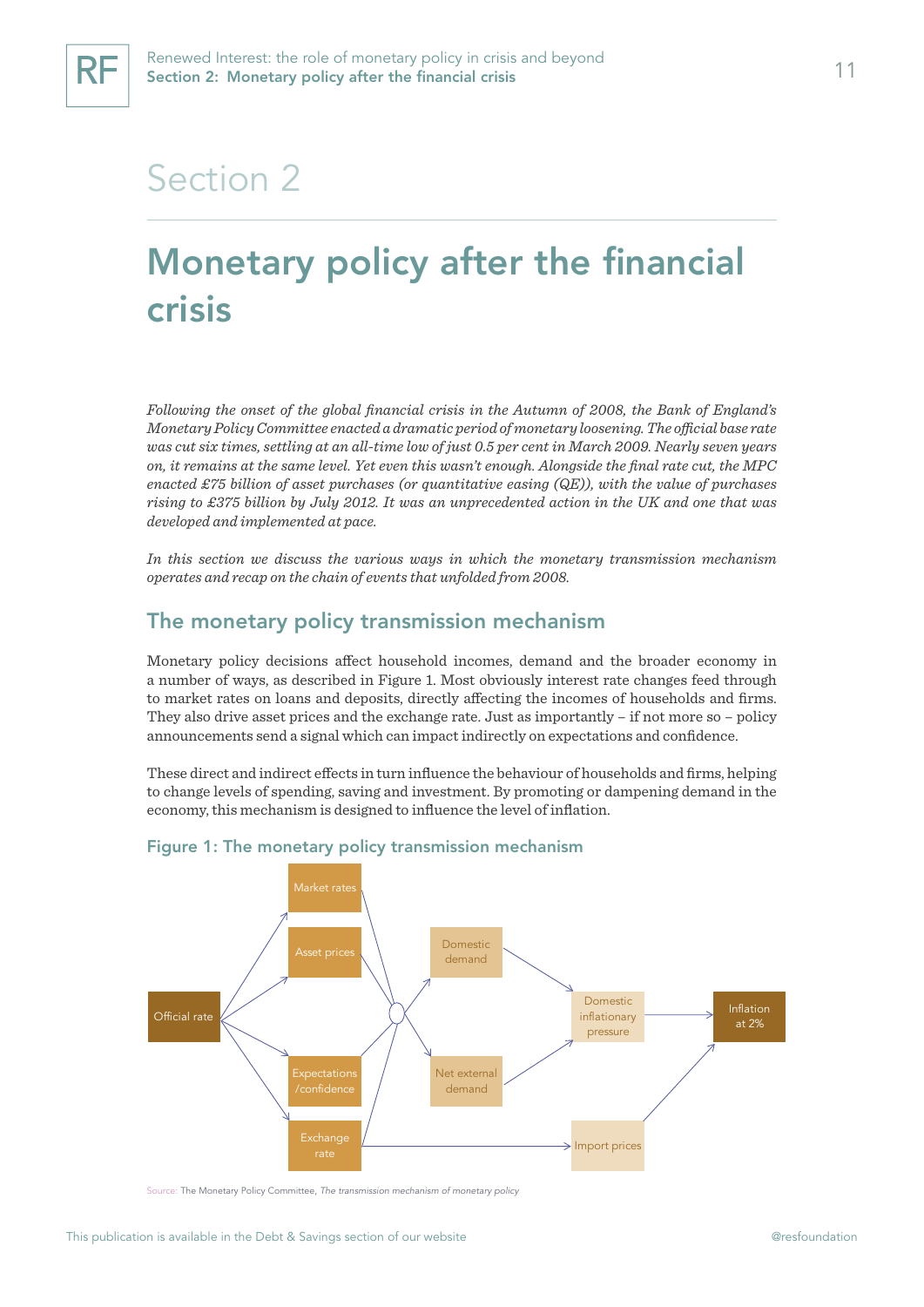Of course, disentangling the effects of monetary policy from underlying economic conditions is extremely difficult, particularly given that rate changes are often announced in reaction to some form of negative or positive economic shock. Box 1 reproduces the findings from a pre-crisis MPC simulation of the potential economic effects associated with a base rate change.

### $\bm{i}$   $\,$  Box 1: The impact of interest rate changes on GDP

The precise impact of a given rate change – in terms of timing and scale – on spending, saving and investment across households and firms is impossible to quantify. And each period of loosening or tightening is different, reflecting variations in underlying conditions and motivations for action.

However, pre-crisis modelling by the MPC provides some indication of the potential scale of effect. Specifically, two simulations were run through the Bank of England's macroeconomic model to gauge the impact of an unexpected 1 percentage point increase in the base rate which lasts for one year.

<span id="page-11-0"></span>Figure 2: Bank of England illustrative estimate of effect on real GDP of 1 percentage point increase in base rate



Source: The Monetary Policy Committee, The transmission mechanism of monetary policy

Taking the range of outputs, the modelling identified effects that built over the course of year one, reaching a maximum of somewhere between 0.2 per cent and 0.35 per cent of GDP after five quarters as shown in [Figure 2](#page-11-0). Following the reversal of the rate change, the GDP impact then returns to base over the following two years.

The MPC was very clear that this is an 'illustrative' estimate – pointing out that alternative simulations based on different underlying assumptions could produce outputs lying outside of the range shown in the chart. The paper also emphasised the importance of business and consumer confidence, the credibility of the monetary policy regime, the prevailing fiscal stance and the extent to which the given interest rate change had been anticipated.

Notwithstanding these important caveats, the exercise gives a useful sense of the potential scale of effect associated with a given rate movement.

While the mechanism described above and the theoretical magnitude of effects associated with a given change in the base rate is still believed to hold, monetary policy – in the UK and around the world – has entered new territory since the global financial crisis of 2008. The scale of base rate cuts implemented in the UK was rapid, though broadly in line with what had gone before. But the *level* to which rates fell broke new ground. And the introduction of unconventional policy tools – most notably QE – represented a departure into the unknown.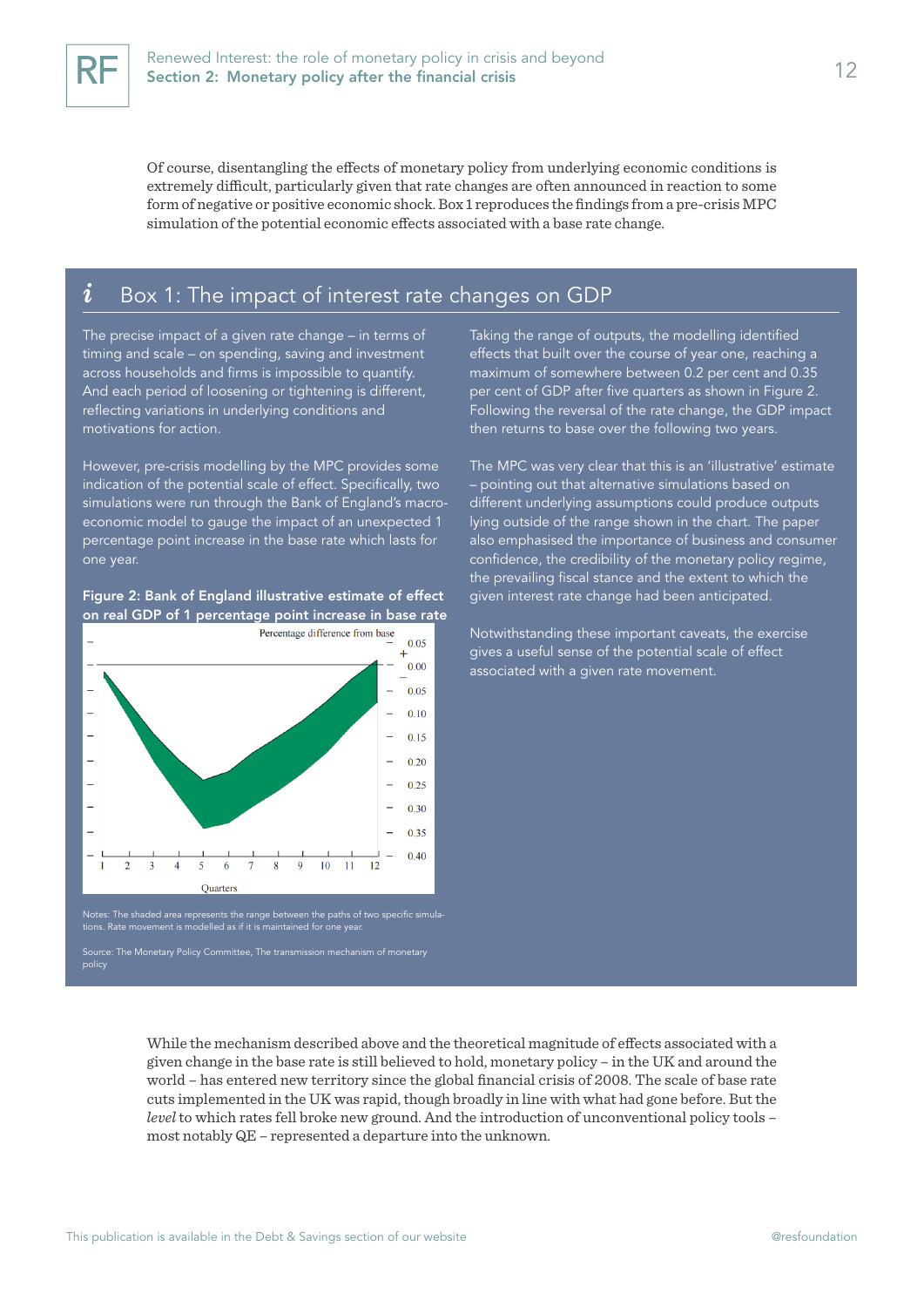<span id="page-12-0"></span>

### Rate cuts

Figure 3 puts the post-crisis rate movements in context by setting out the path of the Bank of England's base rate from 1975 onwards. In relative terms, the pace and magnitude of the rate cuts taking place from December 2007 – and more especially from October 2008 – appears to be something of an outlier in the recent past (certainly in the period since the Bank was granted independence).

Yet taking a longer view, the 4.5 percentage point cut from October 2008 appears more in line with previous cycles of loosening. Indeed, it almost precisely matches the average 5 percentage point reduction delivered over all loosening cycles between 1970 and 2016. The recent episode is similarly in line with post-1970 cycles in the US (average 5.4 percentage point reduction), Germany (4.5 percentage points) and Japan (5.9 percentage points).<sup>[1]</sup>



#### Figure 3: Official bank rate: UK 1975-2016

Source: Bank of England

While less remarkable when viewed through this longer lens, the policy loosening of 2008-09 still stands out in terms of both its final destination and duration. Having never fallen below 2 per cent in its history prior to 2009 (stretching back to 1699), the Bank's base rate is now close to completing seven years at just 0.5 per cent.

In terms of the impact on demand, it is of course movements in *market* rates that really matter. Focusing on households, Figure 4 sets out average effective rates on a variety of financial products. It shows that loans, mortgage and sight deposits clearly tracked the direction of travel

<sup>[1]</sup> A Haldane, "Stuck", Speech given at the Open University, Bank of England, 30 June 2015, Table 1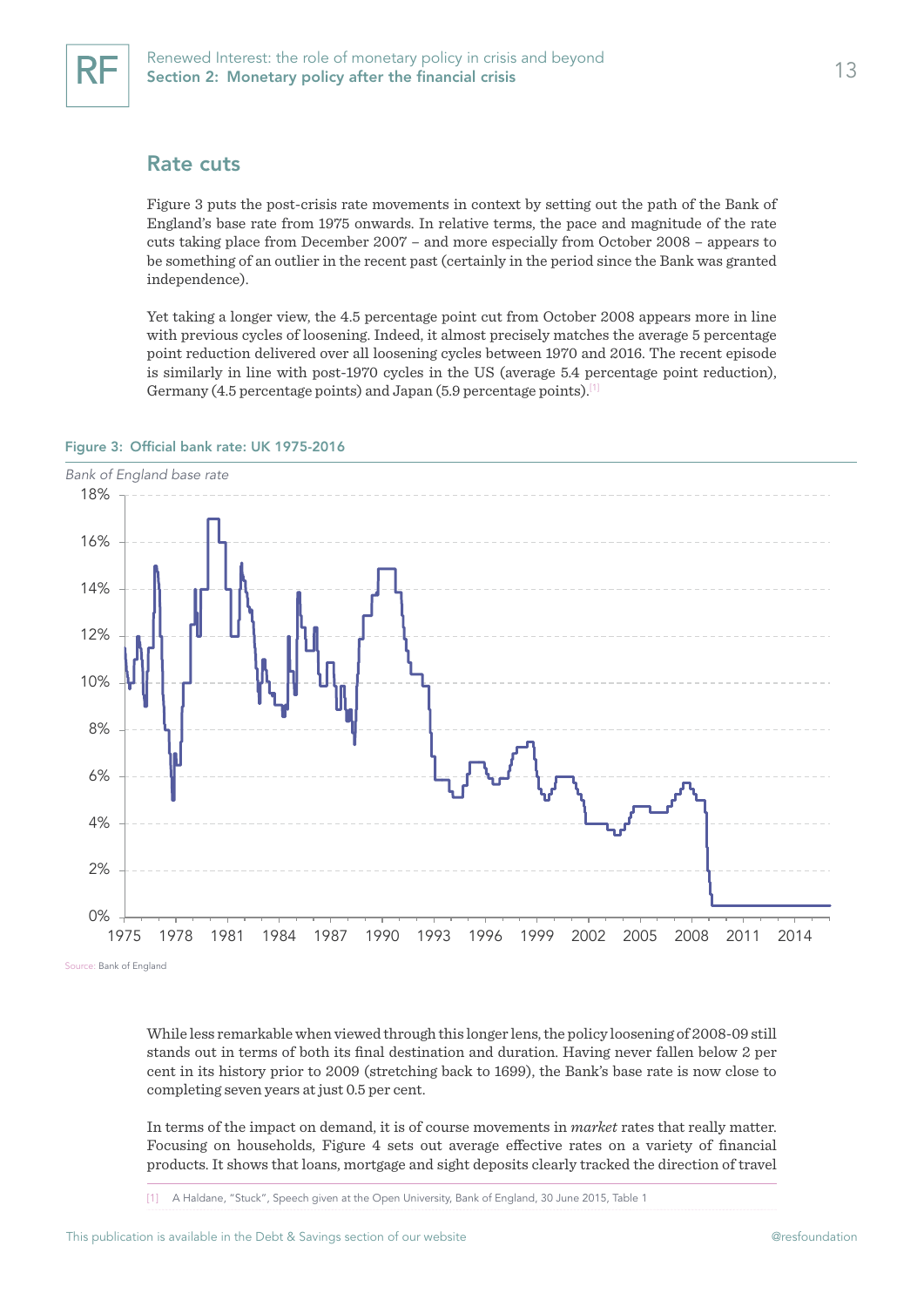

in the official rate from 2008. However, the recorded falls were much smaller in scale than 4.5 percentage points. The relationship between the base rate and both overdrafts and credit cards appears to have been even weaker still.



Figure 4: Effective interest rates on selected savings and loans products: UK 2005-2015

Notes: 'Effective' rates show the average of rates across different providers' products weighted to reflect the share of outstanding balances accounted for by each product. For example, if there were only two credit cards on the market, one with a rate of 15 per cent and a market share of 90 per cent and another with a rate of 30 per cent and a market share of 10 per cent, then the average 'effective' credit card rate would be 18.5 per cent (0.9\*15% + 0.1\*30%).

Source: Bank of England, MLAR Table 1.22

In part this reflected inevitable practical delays in passing through cuts and in part it was a product of the precarious position of the financial sector at that time and increases in funding costs post-credit crunch, with many providers looking to restructure, raise margins and consolidate. Yet even seven years on (and following the introduction of a Funding for Lending scheme by the Bank and the Treasury designed to deal with the specific headwind of bank funding costs) the spreads remain elevated relative to the pre-crisis position.

Nevertheless the impact on household finances was sizeable. It had the dual effect of providing a direct boost to existing borrowers (and hit to savers) and changing the future marginal price of borrowing and saving. We explore the scale of the direct effect – specifically in relation to mortgage repayment costs – in Section 4. While it is hard to place a definitive figure on the effect, it certainly helped to support many highly stretched households during a sustained period of economic turmoil, unemployment and falling incomes.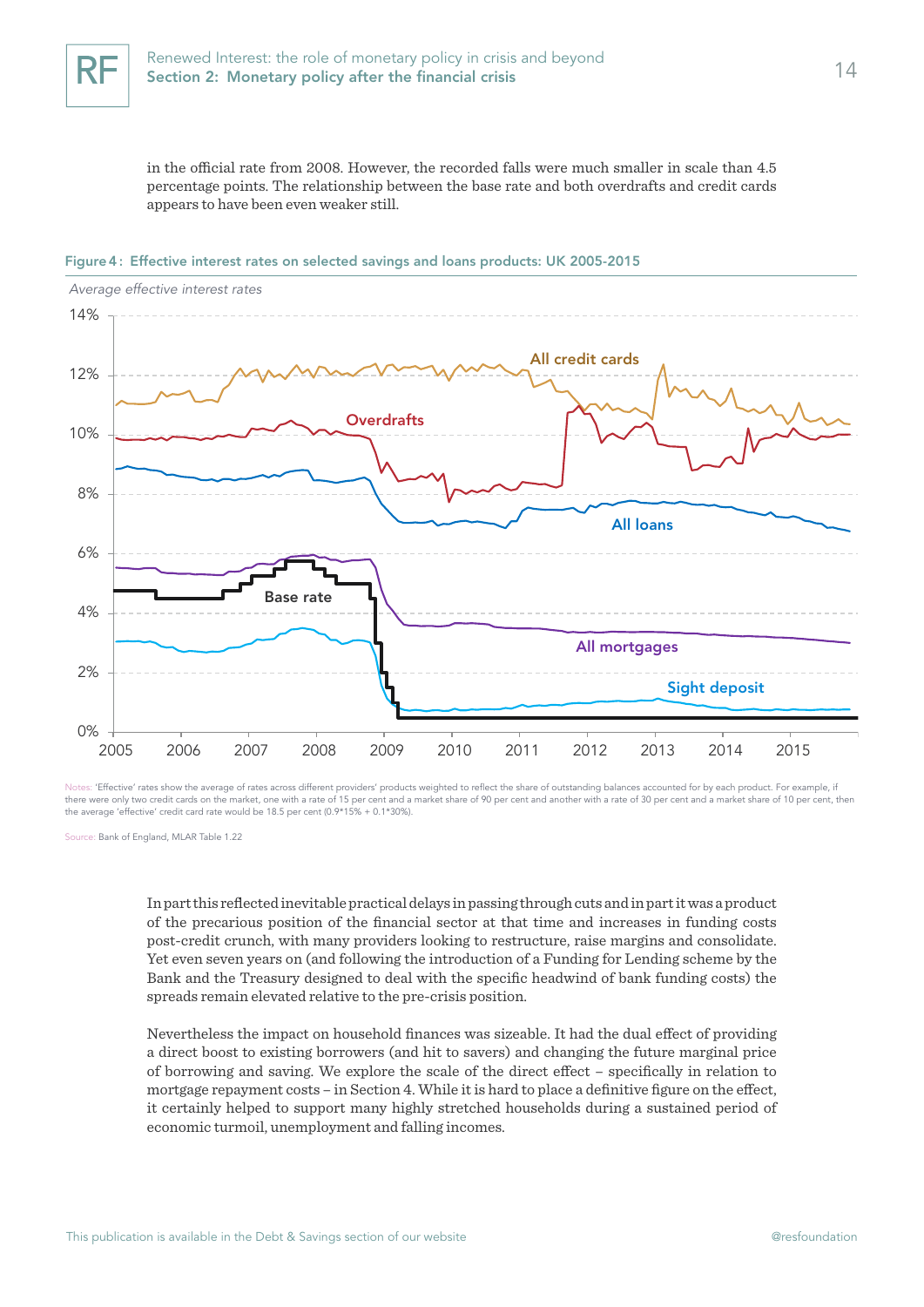<span id="page-14-0"></span>

### Quantitative easing

Yet such was the magnitude of the fall in aggregate demand associated with the downturn – amplified by global headwinds – this conventional monetary policy approach was considered insufficient. With the MPC judging that it couldn't push its base rate below 0.5 per cent, it voted in favour of a new programme of QE (see Box 2).

### $\bm{i}$   $\,$  Box 2: Quantitative easing in the UK

Between March and November 2009, the MPC decided to purchase £200 billion of financial assets, mostly UK Government debt or 'gilts'. Further purchases were made in October 2011 (£75 billion), February 2012 (£50 billion) and February 2012 (£50 billion), bringing the total assets purchased to £375 billion.

By using new (electronic) money to purchase 'safe' assets with relatively low yields from private investors such as pension funds and insurance companies, the process aims to free up private funds for investment in other assets. This is expected to reduce longer-term borrowing costs, thereby encouraging the issuance of new equities and bonds and stimulating spending. A visualisation of the transmission mechanism is provided in [Figure 5.](#page-14-1)



<span id="page-14-1"></span>Figure 5:The QE transmission mechanism

Source: M Joyce, M Tong and R Woods, "The United Kingdom's quantitative easing policy: design, operation and impact", *Quarterly Bulletin 2011 Q3*, Bank of England

QE had been used in Japan between 2001 and 2006, but it was far from being a standard part of the monetary toolkit in the pre-crisis era. Trawling through the Governor of the Bank of England's speeches in the decade before the collapse of Northern Rock turns up just one reference to the term 'quantitative easing' (or associated topics), and that was in relation to Japan.[2] And it didn't feature once in any Chancellor of the Exchequer speeches over the same period.

The Bank of England – in keeping with central banks across the globe – was thus placing significant emphasis on a mechanism that had been the subject of relatively little debate and for which only limited empirical evidence existed.

The scale of the challenge facing the Bank in 2008-09 called for swift action. On reflection, there is some consensus that it helped to deal with the worst effects of the financial crisis either in terms

<sup>[2]</sup> M King, *[The Institutions of Monetary Policy – The Ely Lecture 2004](http://www.bankofengland.co.uk/archive/Documents/historicpubs/speeches/2004/speech208.pdf),* Speech to the American Economic Association Annual Meeting, 12 January 2004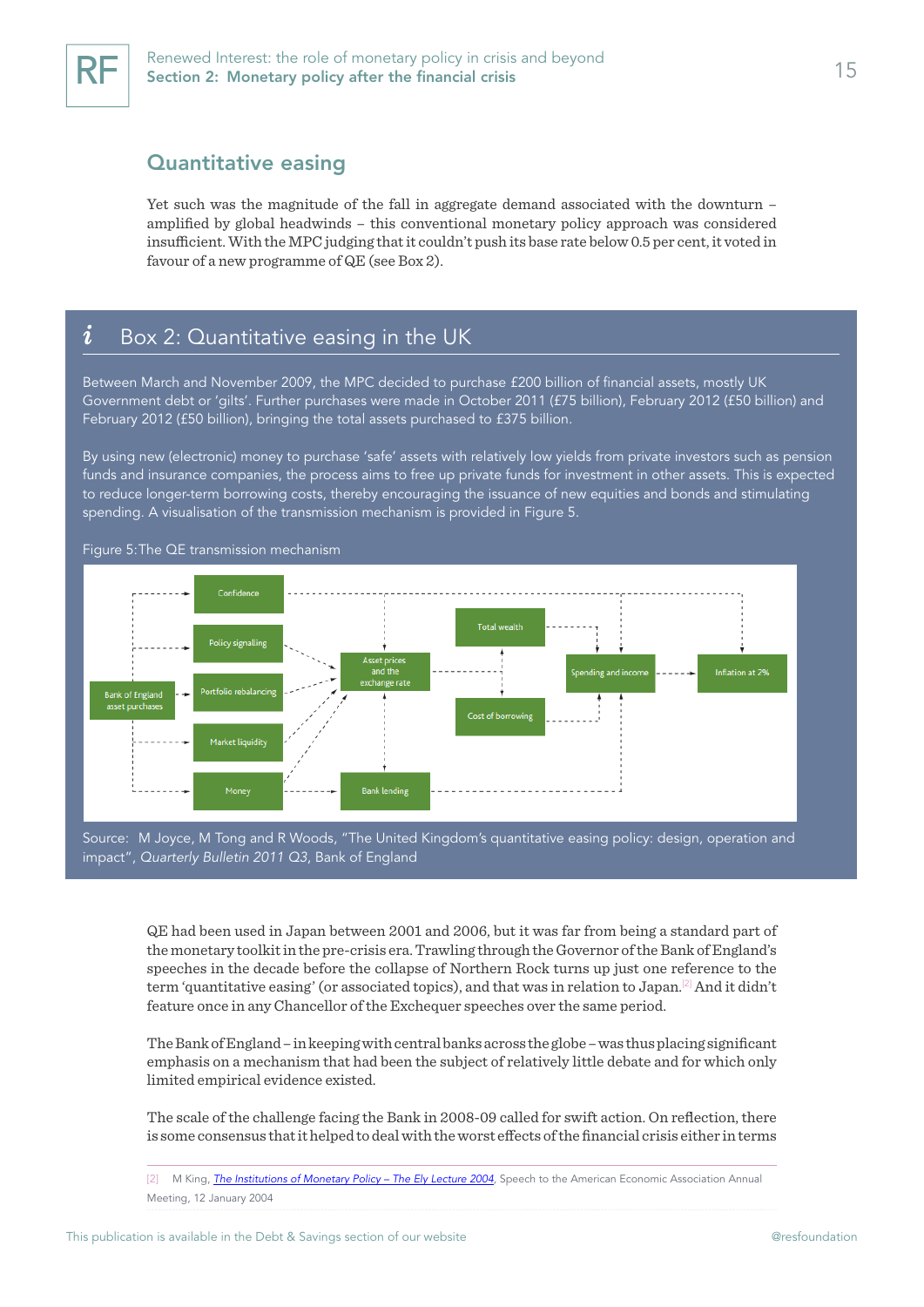

of stabilising the financial sector or through more direct influences on asset prices and demand.[3] But assessments of the longer-term success or otherwise of QE in the UK are mixed.[4] At the very least, introducing it was something of a gamble.

The hope must be that we enter the next downturn better-prepared for the prospect of having to implement unconventional monetary policy, with a suite of tools that have been more thoroughly discussed, debated and tested. As we explore in the next section, there is a strong likelihood that reliance on interest rate movements won't suffice.

[4] C Martin & C Milas, "Quantitative easing: a sceptical survey", *Oxford Review of Economic Policy,* 28(4), pp. 750-764, 2012

<sup>[3]</sup> *The Distributional Effects of Asset Purchases,* Bank of England, 12 July 2012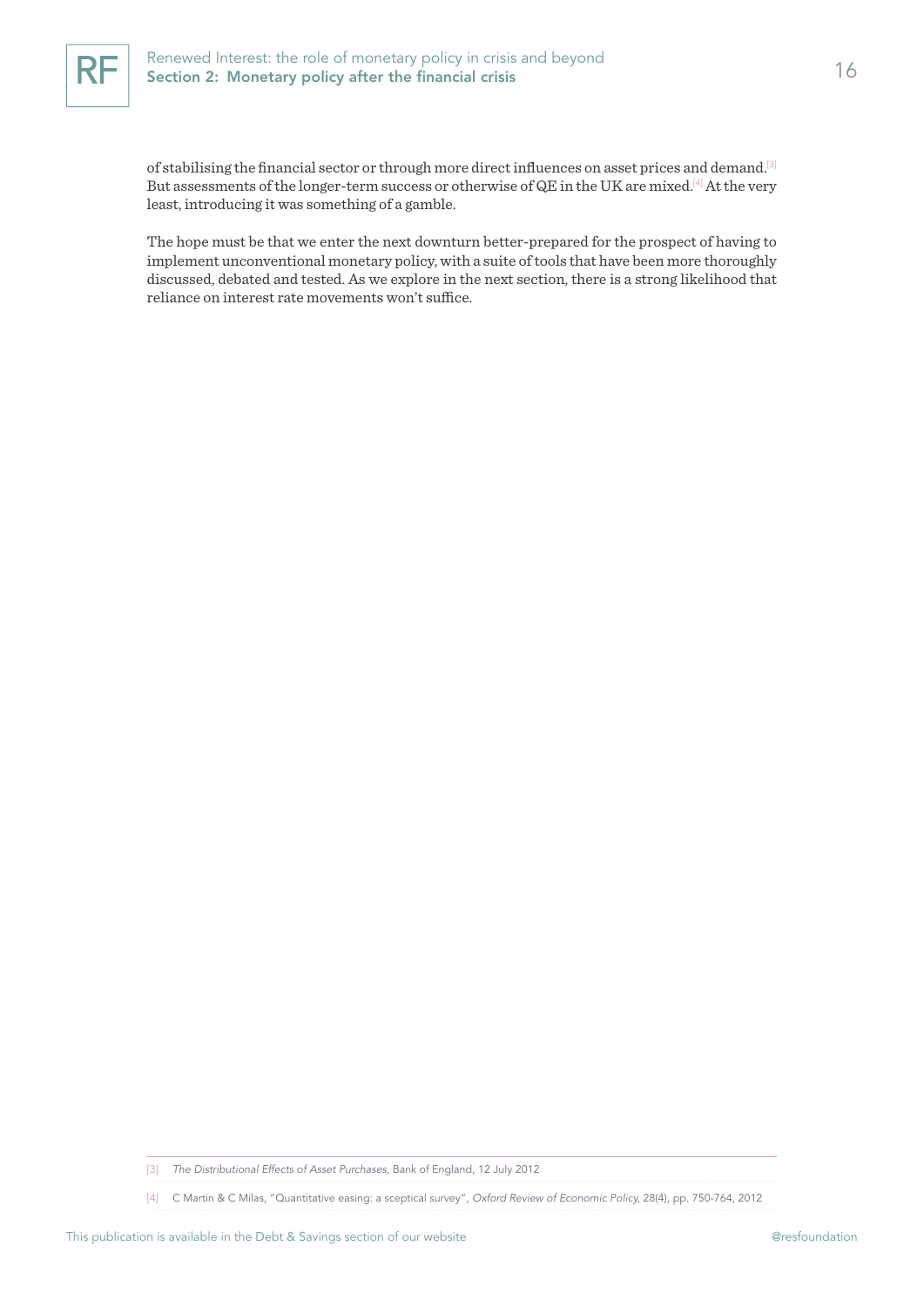## <span id="page-16-0"></span>Section 3

## Preparing for the next downturn

*Exploring just how much headroom might be available to monetary policy makers when the next economic downturn arrives requires making an assessment of two things: the timing of the next recession and the likely future trajectory for interest rates. In this section we consider both, using historic data to establish simple recession probability curves and market data to set out a potential interest rate path.* 

*Combining these approaches, we conclude that there is a two-in-three chance of the base rate being no higher than 1.6 per cent when the next recession hits and a four-in-five chance that it will be no higher than 2.5 per cent.* 

### When will the next economic downturn arrive?

By their very nature, economic slowdowns are difficult to predict: any attempt to put a date on the next recession is likely to represent little more than educated guesswork. As such in this section we make no attempt to forecast the next crisis, but instead use historic patterns of growth and contraction to establish basic probability curves in order to form the basis of a simple thought experiment. Our starting point is to take a long view of economic growth in the UK.

Figure 6 details annual growth rates in real GDP in every year from 1700. Clearly there are more years of growth than of contraction, but there are perhaps a surprisingly large number of years in which national output fell. The picture is most volatile in the  $18<sup>th</sup>$  and  $19<sup>th</sup>$  centuries – with periods of war playing a key role – with more regular patterns becoming established after the industrial revolution.[5]

[5] For simplification – and owing for the lack of long-run quarterly GDP data – we define 'recessions' throughout most of this section in terms of calendar years in which real GDP contracts relative to the preceding year. This differs from the technical definition of a recession which relates to periods in which there are two successive quarters of annualised output contraction.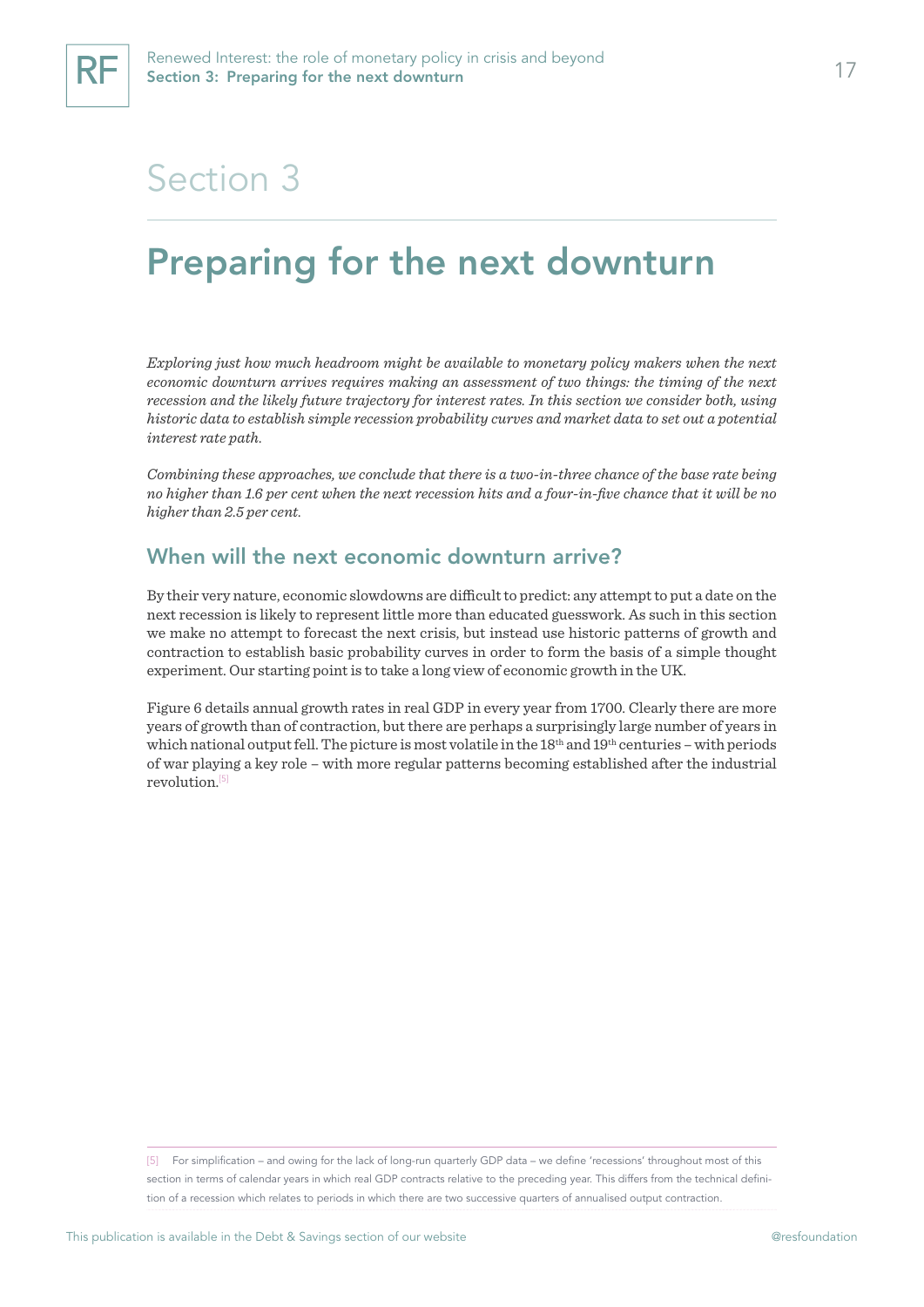





Source: S Hills, R Thomas & N Dimsdale N "Three Centuries of Data - Version 2.2", Bank of England, 2015

Overall, 91 of the 315 years shown recorded negative growth, implying the independent probability of being in recession over a single-year horizon of around 29 per cent.

Another way of thinking about the relative likelihood of experiencing recession in a given period is to consider the average duration of upswings. Figure 7 provides a frequency distribution of all periods of consecutive years of growth between 1700 and 2007.<sup>[6]</sup> The volatility of the early part of the period means that more than half (54 per cent) of the 57 upswings set out lasted for just one or two years. As such, the average duration for the period as a whole is just under four years.

Clearly there are good reasons to assume that the UK economy no longer conforms to the patterns of the distant, pre-industrialisation, past. We therefore also pull out some average post-World War Two trends. The 1944-2007 average line covers four upswing periods<sup>[7]</sup> and might be considered to represent the start of 'modern' Britain, following a range of radical structural changes over the first half of the century. The 1974-2007 average line covers three upswings<sup>[8]</sup> and may be more relevant still to today's situation because it is the period most closely associated with an acceleration of globalisation.

The 1944 average upswing comes in just under 14 years, while the 1974 average is just under ten. Given that we are already six years into the latest upswing, this might imply that a correction is due sometime between 2020 and 2024.

- [6] We exclude the post-crisis period from the analysis on the basis that we don't yet know how long this upswing will last.
- [7] 1944-1973, 1974-1979, 1980-1990 and 1991-2007.
- [8] 1974-1979, 1980-1990 and 1991-2007.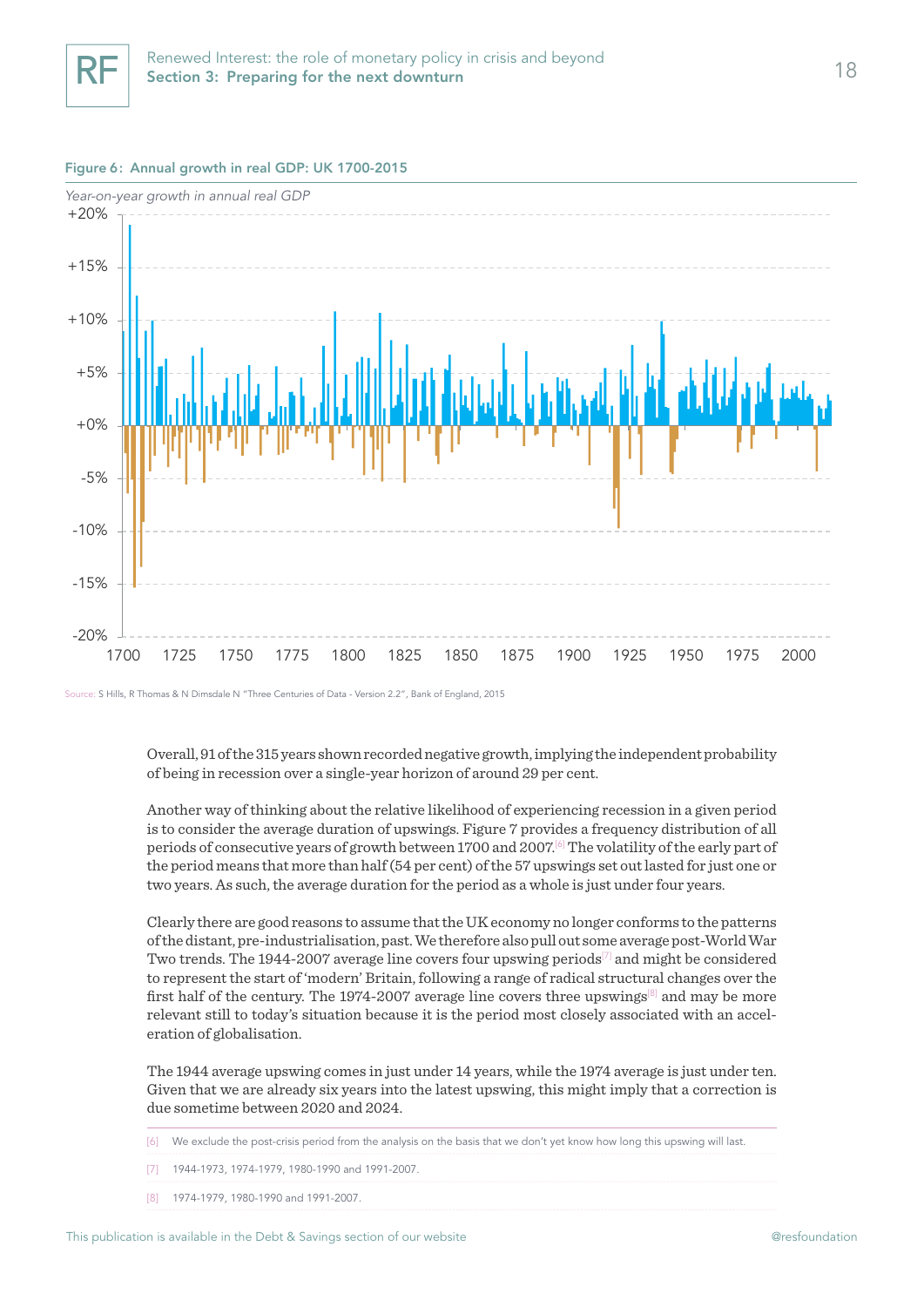

#### Figure 7: Distribution of real GDP upswing durations: UK 1700-2007



ce: S Hills, R Thomas & N Dimsdale N "Three Centuries of Data - Version 2.2", Bank of England, 2015

Alternatively, we can consider the chance of a recession occurring within the next ten years. The probability is of course affected by which historic years we focus on. Figure 8 sets out cumulative probabilities of entering recession at some point within a ten-year horizon based on reversion to the same three historic business cycle patterns used above.[9] In addition, in this instance we add a version of the 1974-2015 line based on quarterly data which allows us to capture technical recessions. Reassuringly, it matches the annually-derived line relatively closely.

[9] The concept and methodology used here follows that set out by Andy Haldane in his speech, ["Stuck"](http://www.bankofengland.co.uk/publications/Pages/speeches/2015/828.aspx), delivered at the Open University in June 2015.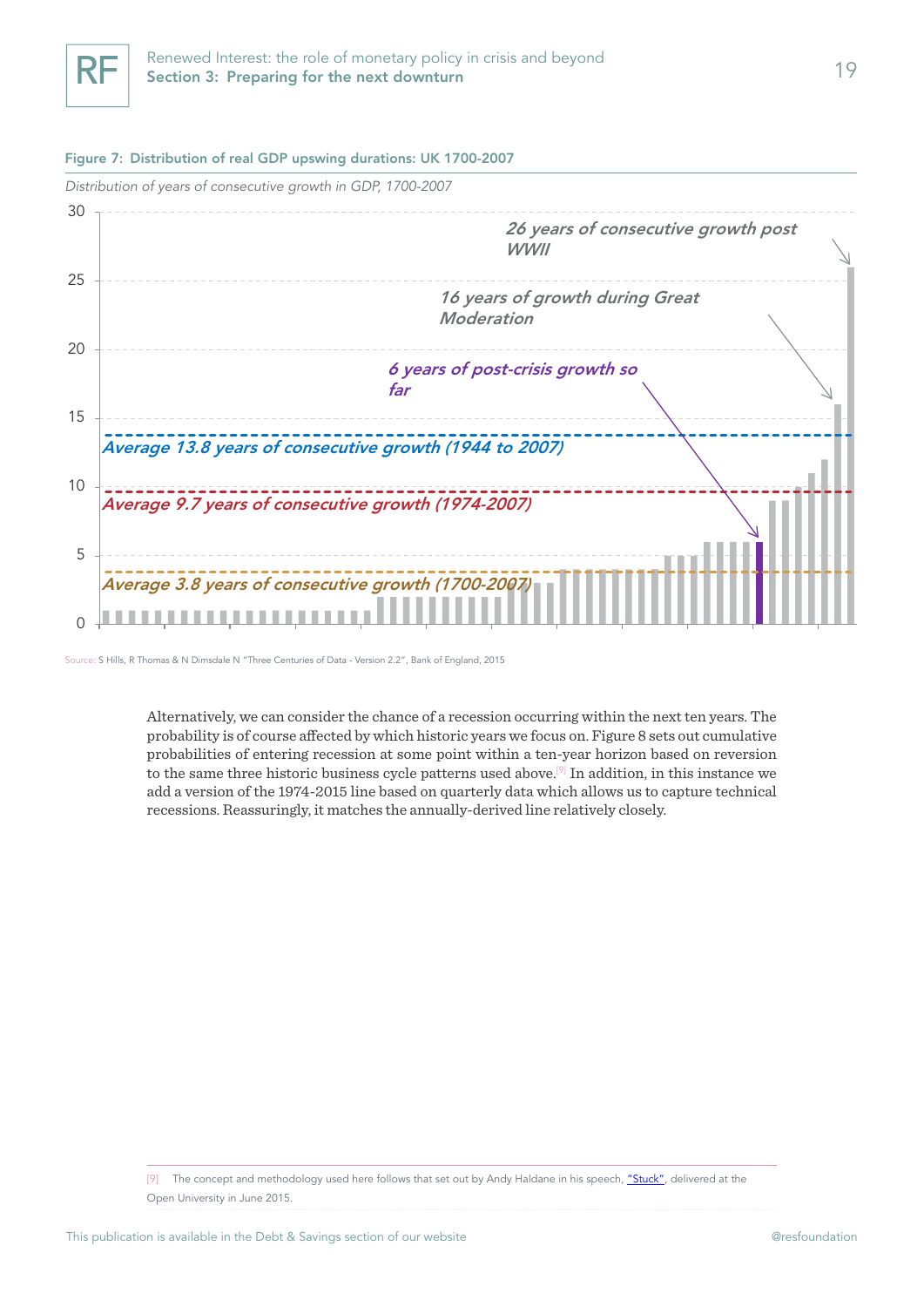



*Cumulative probability of at least one recession year within a ten-year horizon based on historic GDP data*

Notes: The cumulative probability is defined as the probability of at least one recession within a given horizon. As per the methodology set out previously by Haldane, the probability of a recession in any given year is independent of outcomes in any other year. The solid lines define 'recession' in terms of calendar years in which real GDP contracts relative to the preceding year. The dotted line makes use of quarterly data to instead focus on periods of two successive quarters of contraction, thereby matching the technical definition of recession.

.<br>Source: S Hills, R Thomas & N Dimsdale N "Three Centuries of Data - Version 2.2", Bank of England, 2015; A Haldane, "Stuck", Speech given at the Open University, Bank of England, 30 June 2015; ONS, *ABMI*

> Taking the long-run of 1700-2015, the single-year horizon probability of 29 per cent converts into cumulative probabilities of 82 per cent over five years and 97 per cent over ten years. Using the period from 1944, a single-year horizon probability of 15 per cent translates into 56 per cent over five years and 81 per cent over ten. These cumulative probabilities are slightly higher when using the historic base that starts in 1974, standing at 17 per cent, 60 per cent and 84 per cent respectively.[10]

> So, if the economy conforms to the business cycle patterns of the past 40 years, then there is a three-in-five chance that we'll encounter at least one year of downturn over the next five years, rising to more than four-in-five over the course of the decade.

> The results are of course entirely illustrative – it is impossible to determine what pattern the UK might follow in the coming years and there has been significant variation around the average upswing duration since 1944. Nevertheless, we look to be as close to the next economic downturn as we are to the last. At the very least, the exercise highlights the potentially high probability of experiencing at least one year of contraction in the next decade, irrespective of which historic period is used.

<sup>[10]</sup> Using the quarterly data the equivalent probabilities are 14 per cent, 54 per cent and 78 per cent.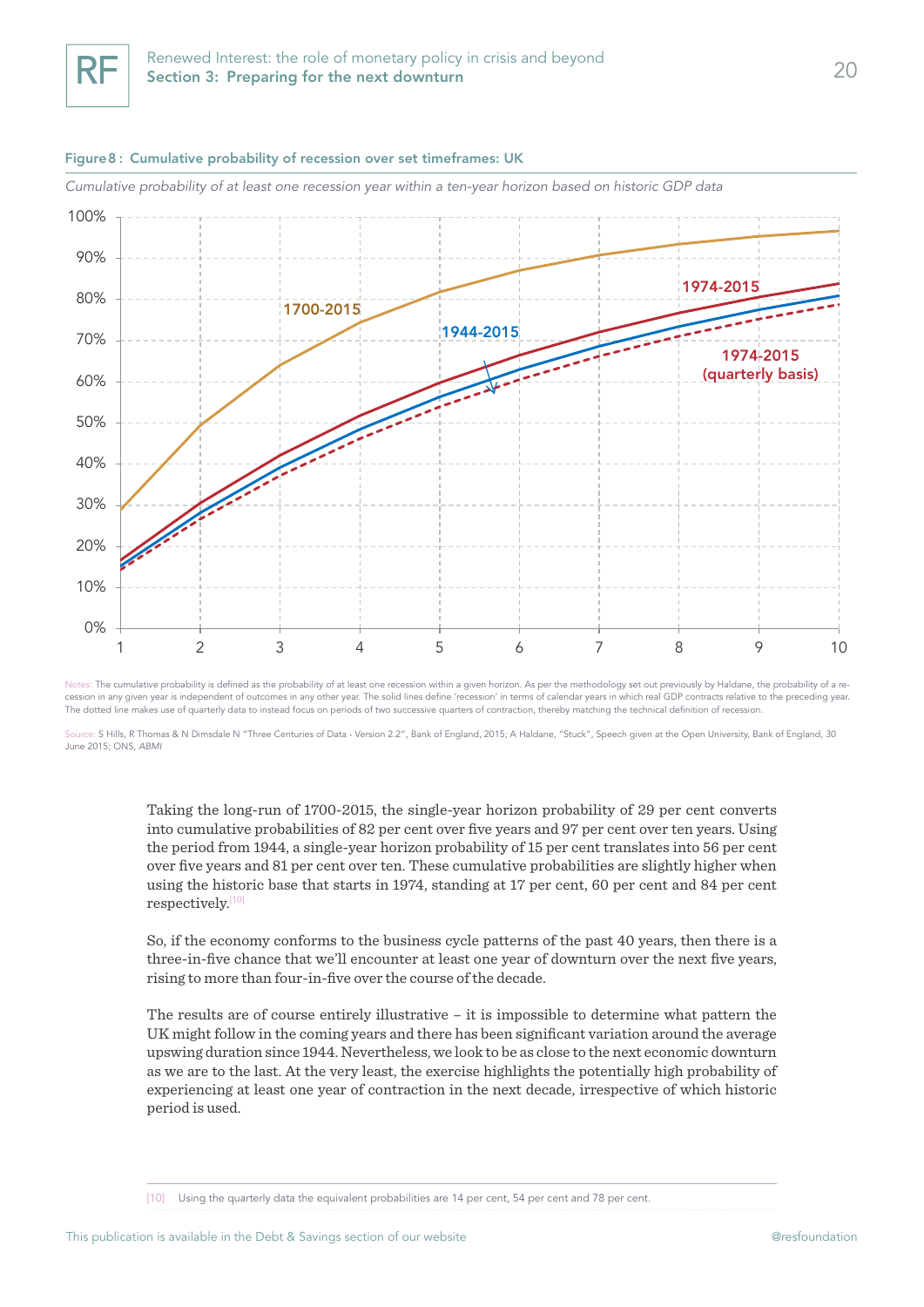<span id="page-20-0"></span>

### Where will interest rates be when the downturn arrives?

With this in mind, the next question to resolve is what level we can expect interest rates to be at when this downturn arrives. Again this is far from an exact science. Seven years ago, when the base rate was being slashed to a new low, no one would have predicted that it would still be there today. Indeed, markets have consistently over-estimated the likelihood of a future take-off, as highlighted in Figure 9.





Source: Bank of England, *Inflation Report*, various

Despite this poor track record, market expectations are still likely to provide the best guide to the future direction of the Bank's base rate. Figure 10 plots the same forward interest rate curve (based on overnight index swap rates) used by the Bank in setting out an implied path for the base rate. By overlaying the chart with a reproduction of the 1974-2015 version of the cumulative recession probability curve from Figure 8 we can draw some – entirely illustrative – conclusions.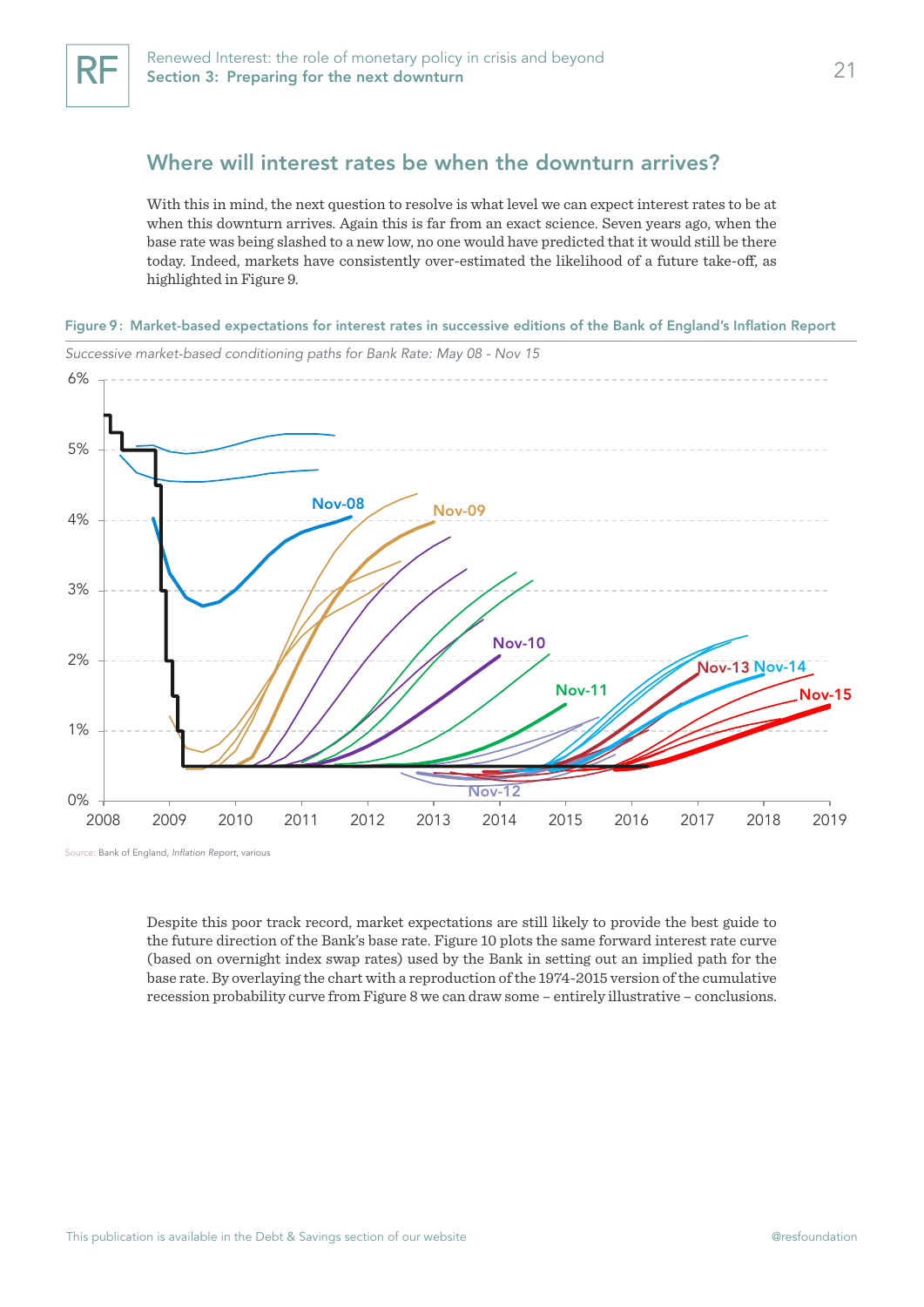



#### Figure 10: Illustrative example of where interest rates might be by the time of the next recession

Notes: The yield curve is drawn from a 15-day average of forward rates. Overnight index swap (OIS) rates are instruments that settle on overnight unsecured interest rates and are the basis of the five-year conditioning path used by the Bank of England in its *Inflation Report.* 

Source: Bank of England, *Yield Curves*

Taking the end of the forward horizon shown for interest rates, the implication is that the base rate will be at roughly 1.6 per cent the start of 2021. The recession probability curve suggests that there is a two-in-three (67 per cent) chance of having experienced a downturn by that point. In other words, there is a two-in-three chance that we will enter the next recession with a base rate of 1.6 per cent or lower.

Interest rate predictions become even more uncertain beyond this point, but we can get a sense of the broad expected pace of further rises by considering both the commercial bank liability and the government liability curves.[11] They imply rates of somewhere between 2.4 per cent and 2.6 per cent at the start of 2025 (producing an unweighted average of 2.5 per cent). Again referencing the recession probability curve, this suggests that there is a four-in-five chance of experiencing recession with rates still at%r below 2.5 per cent.

While the precise figures set out above are almost certainly likely to be proved wrong in the coming years (on the upside or the downside), they at least point to the potential likelihood of facing a recession with monetary headroom well below the 5 percentage points which have formed the average loosening cycle since 1970. In the next section, we consider just what this might mean for the scale of action that might be achieved through rate movements.

<sup>[11]</sup> The commercial bank liability curve is based on sterling interbank rates (LIBOR) and on yields on instruments linked to LI-BOR, short sterling futures, forward rate agreements and LIBOR-based interest rate swaps. The government liability curve relates to yields on government bonds (gilts).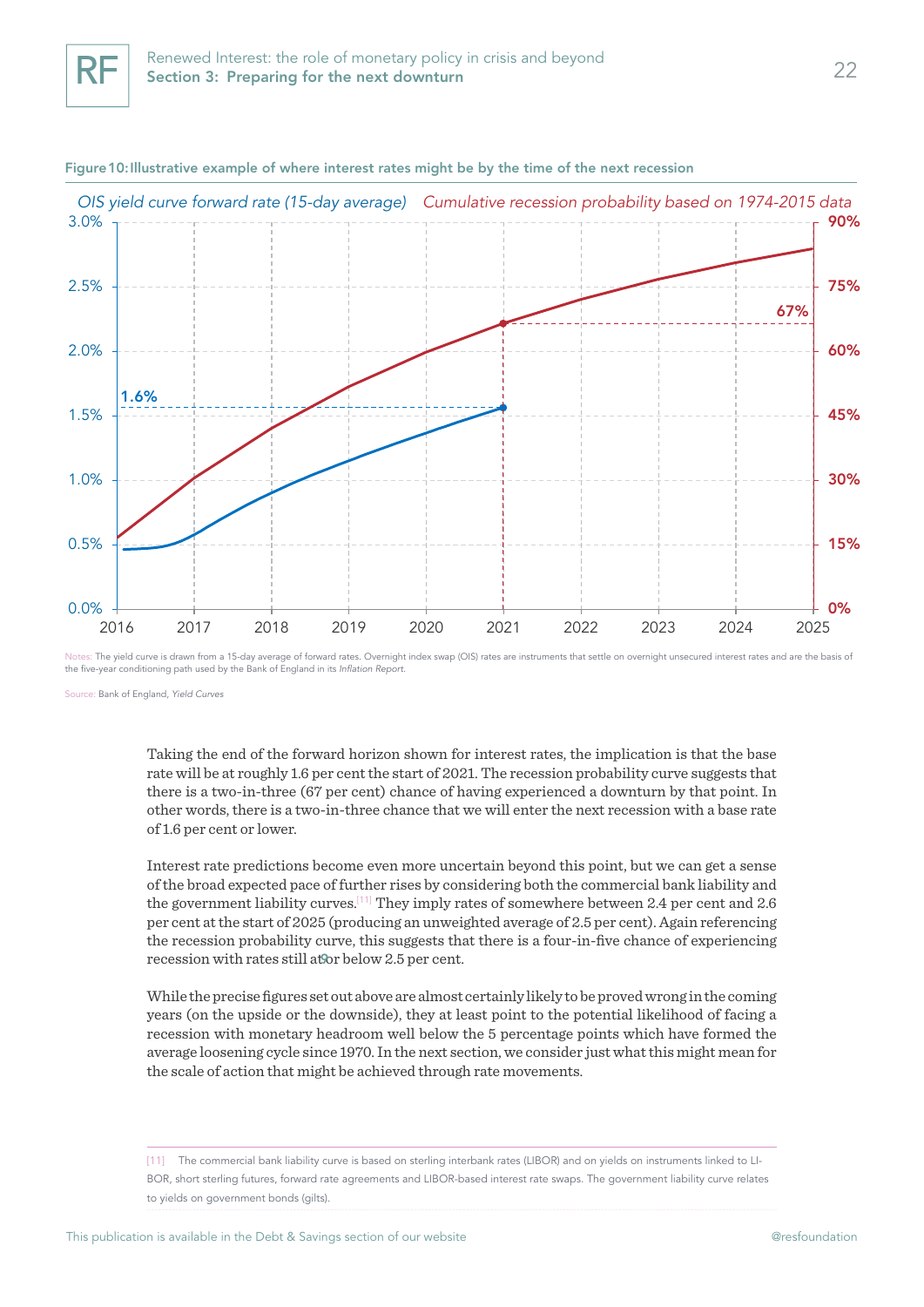<span id="page-22-0"></span>

## Section 4

## The impact of rate movements on household incomes: past and future

*Having established the very real possibility of entering the next economic downturn with a base rate well below historic norms, it is worth considering the extent to which this might dampen the effectiveness of conventional monetary policy. In this section we undertake a simple thought experiment to compare the scale of savings made by households on mortgage repayments following the 2008 crisis with the scale of savings that might be available next time round.* 

*We restrict our analysis to this very specific element of the monetary transmission mechanism – one that is likely to be more important in the UK than it is in other countries – in order to draw a direct comparison over time. We conclude that the 2008-09 rate cuts produced direct annual 'gains' for mortgage holders in the region of £24 billion. In contrast, our illustrative example suggests that a 2021 loosening would only generate £8.5 billion.* 

### The impact of rate cuts on mortgage repayments: 2008-09

As discussed in Section 1, the monetary transmission mechanism works through a range of channels, and trying to quantify the effects of a given change in the base rate is extremely difficult. To provide some sense of the scale of impetus provided by the 4.5 percentage point base rate cut taking place between Autumn 2008 and Spring 2009, we focus below on one very specific aspect of the mechanism – namely the direct mortgage repayment reductions enjoyed by existing borrowers.

#### Changes in reported mortgage repayments

Again it is worth remembering that it is not the base rate itself which determines mortgage costs, but the market rates paid by households. Figure 11 provides an alternative picture of the increased spreads between the base rate and effective market rates that arose from late 2008 and which have since persisted.

It sets out the distribution of outstanding mortgage balances by distance from base rate. In 2007 and much of 2008, more than 90 per cent of balances were held on mortgages that were within 2 percentage points of the base rate, with almost all other balances being no more than 3 percentage points away. By the first quarter of 2009 however, just one-third (32 per cent) of balances were within 2 percentage points. Instead, nearly half (46 per cent) were more than 4 percentage points above.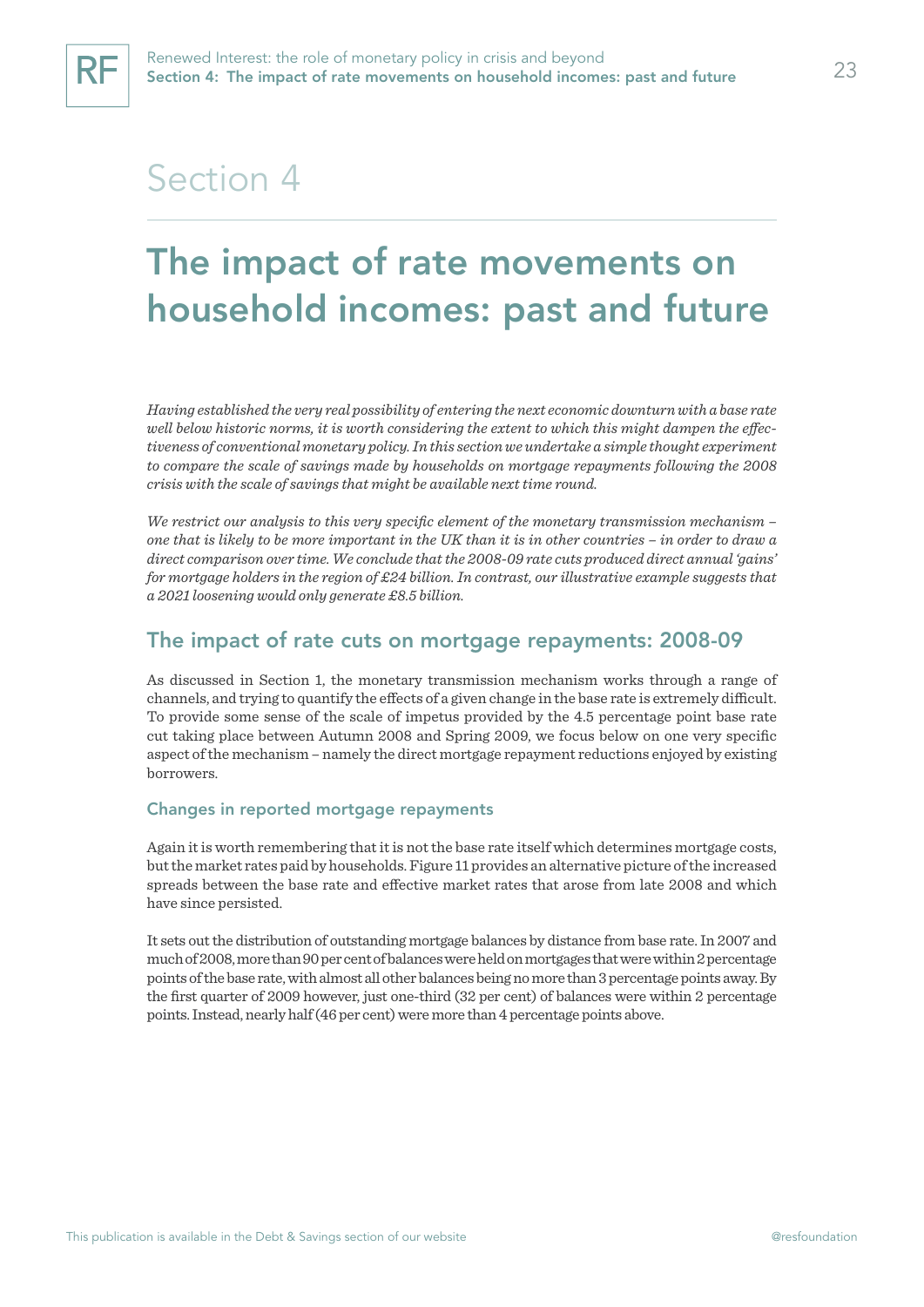



#### Figure 11: Spreads of mortgage rates on outstanding mortgages above base rate: UK 2007-2015

Source: Bank of England, MLAR Table 1.22

In addition to the failure of providers to fully pass through cuts, this of course reflected the fact that a portion of borrowers held fixed rate products and couldn't instantly move to a lower rate without incurring a charge. Since that initial point, the proportion of balances more than 4 percentage points above the base rate has steadily fallen, with old deals ending and credit conditions easing – though it still remains at 16 per cent, much higher than pre-crisis.

Despite this increase in spreads, rates on mortgages have clearly fallen significantly over the period. Figure 12 sets out aggregate mortgage repayments made by UK households from 2004-05 onwards, presenting the data in both money terms and as a share of aggregate household disposable income. Repayments peaked at £74 billion in 2008, equivalent to 8.2 per cent of aggregate household income. They fell sharply in 2009 and 2010, before plateauing. By 2014 total repayments amounted to £60 billion, or 5.9 per cent of income. Measured on a per-mortgagor household basis this amounts to an average reduction in annual costs of roughly £1,500 between 2008 and 2014 (from around £8,900 a year to £7,350).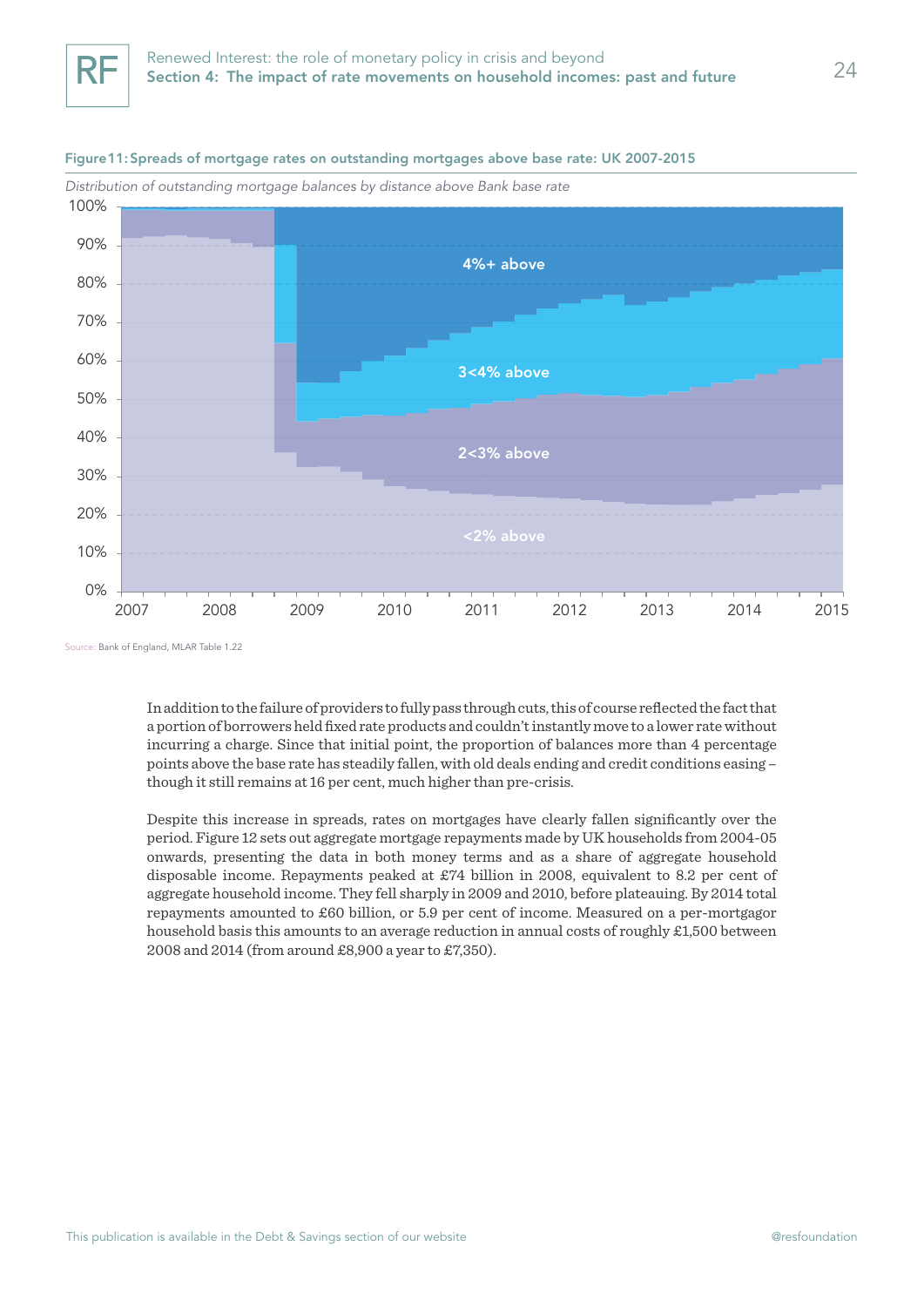



#### Figure 12: Aggregate annual mortgage repayments: UK 2004-05 to 2014

Notes: 'Household income' is a variant of the standard National Accounts measure of gross household disposable income. It is an ONS experimental statistic, which removes imputed rents, includes interest received and excludes interest paid ('gross interest' method).

Source: ONS, *Living Costs and Food Survey*; and ONS, *Alternative measures of RHDI and saving ratio*

#### Isolating the interest rate effect

These effects are easy to capture, being directly reported in household surveys and by financial providers. However they combine the effects not just of rate movements on the repayments of existing borrowers, but also new borrowing decisions made in the light of a changed economic environment. There was, for example, a sizeable reduction in the number of mortgagor households over the period (from 9.7 million to 8.2 million) and an increase in the value of the average mortgage held (from £141,000 to £153,000).

In order to better isolate the effects of the base rate cuts, we can construct an alternative schedule of debt repayments on the basis of an unchanged baseline of debt volume. That is, we hold constant the £1.4 trillion mortgage total of 2008, but apply the effective mortgage rates recorded after 2008. This simplified approach means that we are no longer capturing what actually happened to repayments, but are instead producing a figure which reflects the direct impact of rate cuts on the stock of debt that existed at the time of the policy decision. Crucially, this also helps us to make a direct comparison to the thought experiment we set out below on what might happen in the next downturn.

[Figure 13](#page-25-0) presents the household 'gains' associated with this illustrative approach. As we might have predicted given the gradual decline in mortgage spreads set out in Figure 11, the savings associated with the initial base rate cut grow over time. The overnight 'gain' in 2009 amounts to £22 billion. By 2015, annual repayments applying to the 2008 mortgage total of £1.4 trillion are shown to be some £24 billion lower than they would have been in the absence of any change in mortgage costs.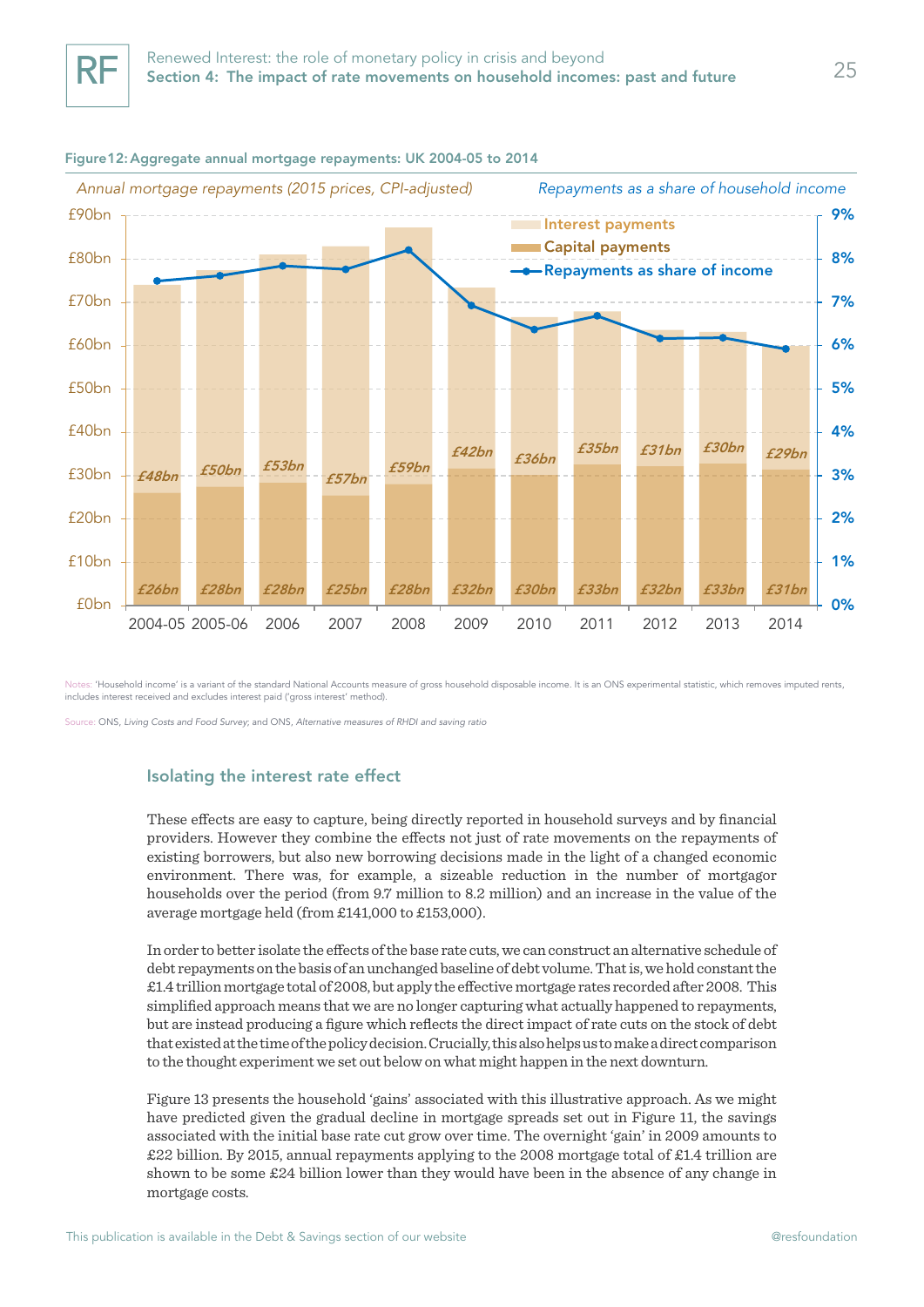



#### <span id="page-25-0"></span>Figure 13: Direct annual household 'gains' associated with mortgage rate movements: UK 2009 to 2015

Notes: Estimates are based on holding constant aggregate levels of outstanding mortgages and applying the actual pattern of effective interest rates (that is, quoted rates that are weighted to account for the distribution of balances across different mortgage products). Results therefore show the aggregate annual change in repayments relative to a 2008 baseline. For the purposes of illustration, this analysis deliberately ignores the effects of changes in the overall stock of debt from 2009 onwards.

Source: Bank of England, *series VTXK* & *HSDE*; and ONS, *Living Costs and Food Survey*

#### Debt, savings and marginal propensities to consume

Of course, the analysis above does not imply that UK households were made  $\pounds24$  billion better off as a result of rate movements. As well as excluding the effects of reductions in rates on loans, overdrafts, credit cards and other consumer credit products, it also fails to account for falls in the returns on savings. In general, borrowers will have gained while savers will have lost – with the aggregate balance difficult to pin down.

By way of illustration, we repeat the exercise set out above for savings. Specifically we focus on interest-bearing 'sight deposits', those accounts which generate a return but which provide instant access to their holders. Effective rates on such accounts fell very rapidly from 2.9 per cent in 2008 to just 0.8 per cent in 2009 (though this represented a significant *increase* in spread over the base rate – maintenance of the existing difference would have resulted in negative interest rates). They then rose slightly due to renewed competition for deposits among providers, before falling back to 0.8 per cent in 2014 and 2015.

The pattern of 'losses' on savings set out in [Figure 14](#page-26-0) reflect these rate movements. By 2015, interest on the £0.5 billion balance of savings that existed in 2008 would have been £10.8 billion higher had rates not moved.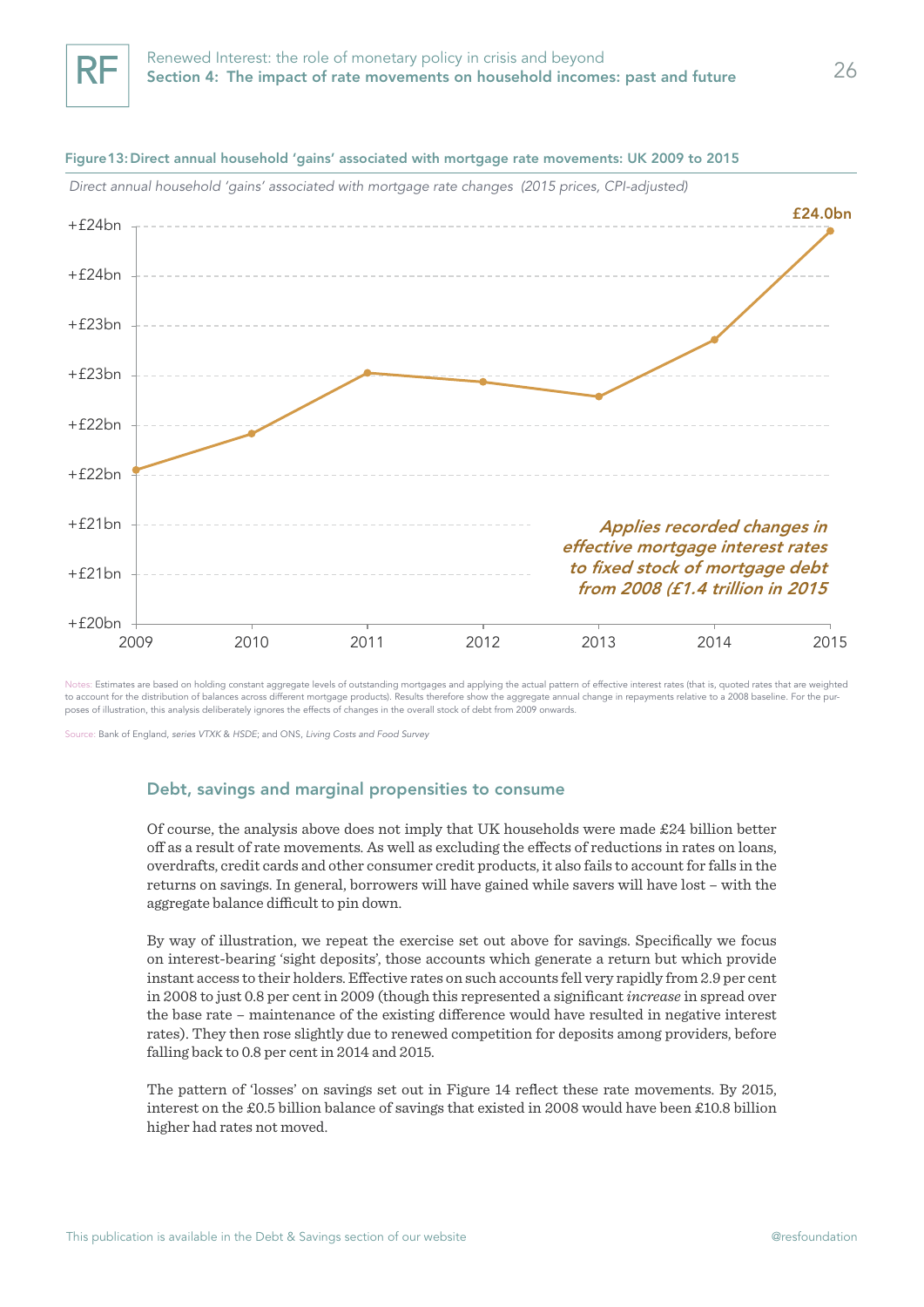



<span id="page-26-0"></span>Figure 14: Direct annual household 'gains' associated with saving rate movements: UK 2009 to 2015

*Direct annual household 'gains' associated with sight deposit rate changes (2015 prices, CPI-adjusted)*

Notes: Estimates are based on holding constant aggregate levels of sight deposits from 2008 onwards and applying the actual pattern of effective interest rates. Results therefore show the aggregate annual change in returns relative to a 2008 baseline. For the purposes of illustration, this analysis deliberately ignores the effects of changes in the overall stock of savings from 2009 onwards.

Source: Bank of England, series Z3TH & HSCV

Of course, these mortgage and savings effects can't simply be added together to produce an overall 'net household gain' figure because of the continued exclusion of many financial products. But the comparison of scale is interesting, particularly when we consider the impact of differing marginal propensities to consume – that is, the proportion of each additional pound of income that an individual chooses to spend rather than save.

While there is obviously much uncertainty surrounding such estimates, recent Bank of England work suggests that borrowers had average marginal propensities to consume in the region of 0.5 in 2015, while savers had average marginal propensities of around  $0.1$ .<sup>[12]</sup> Clearly then, the boost associated with 'gains' on repayments can be expected to be greater than the drag associated with 'losses' on savings.

While the magnitude of the impact of any rate cut is hard to estimate, it is clear that policy action has the ability to affect economic outcomes in a meaningful way. With millions of UK households holding very large levels of debts heading into the last crisis, the Bank's reaction in 2008-09 and beyond has certainly offered vital support to the household sector and to the economy more widely.<sup>[13]</sup> Such direct support may not be so readily available next time.

[12] More precisely, the figures quoted for 2015 are 0.48 and 0.09, which are described as being broadly in line with previous estimates. P Bunn, L Draper, J Rowe & S Shah, "The potential impact of higher rates and further fiscal consolidation on households: evidence from the 2015 NMG Consulting survey", *Quarterly Bulletin,* Bank of England, December 2015

[13] M Whittaker & K Blacklock, *Hangover Cure: Dealing with the household debt overhang as interest rates rise*, Resolution Foundation, July 2014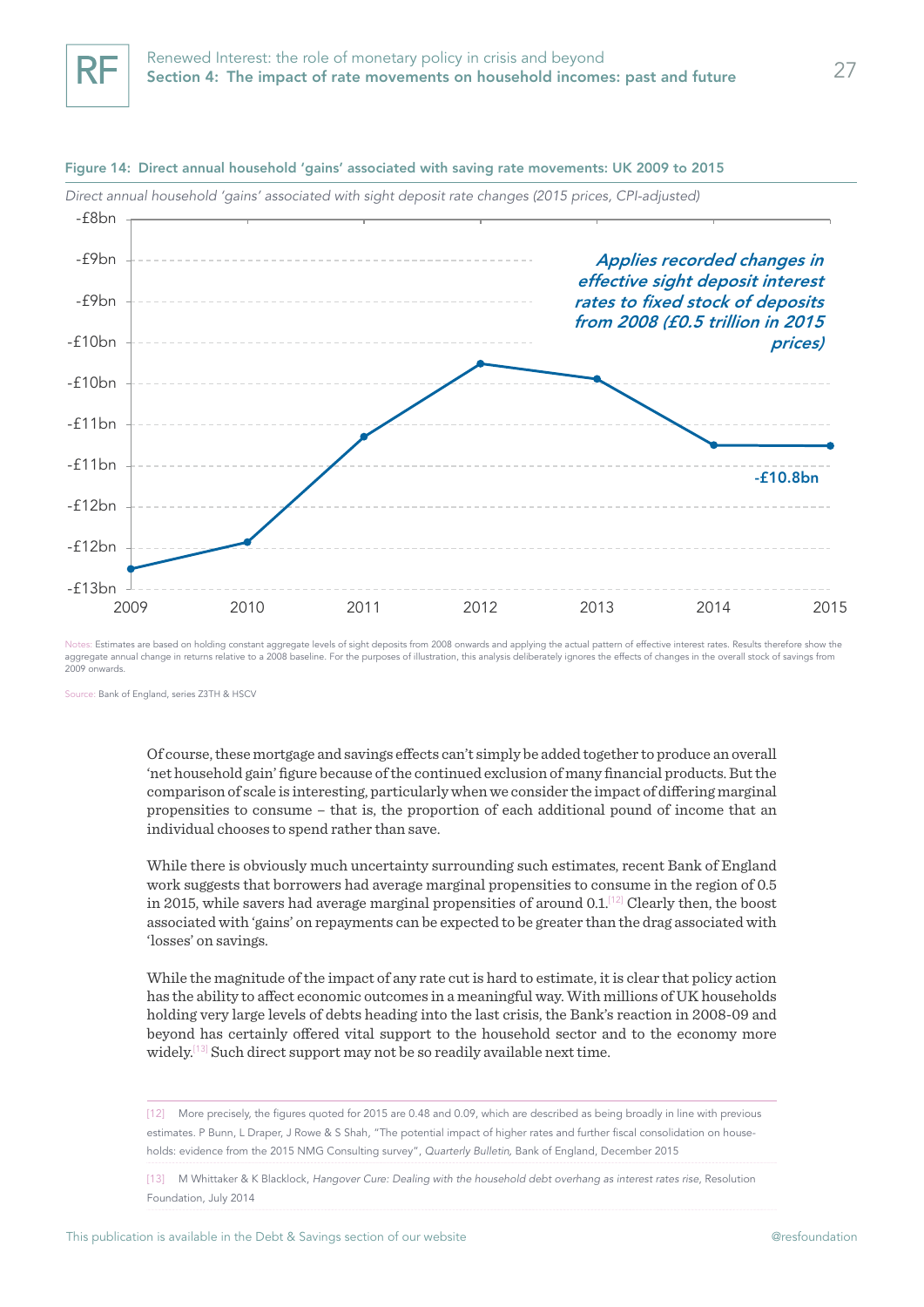<span id="page-27-0"></span>

### The impact of rate cuts on mortgage repayments: 2021

By way of trying to understand just how much the effectiveness of base rate cuts might be dampened when the next recession hits, we undertake a very simple thought experiment. Building on the recession probability curves and forward interest rate paths explored in Section 3, we consider the scale of potential savings that might be achieved on mortgage repayments in the specific case of a downturn arriving in 2021 with the base rate standing at 1.6 per cent.

We establish a projection for total mortgage debt in 2021 of around £1.6 trillion in today's prices.<sup>[14]</sup> We then apply effective mortgage interest rates that have risen in accordance with a higher base rate. In determining just what those rates should be, we assume that their movement relative to the base rate is in keeping with what was observed after 2008. By 2015, effective mortgage rates had fallen by 60 per cent as much as the base rate had relative to a 2008 baseline. Therefore we assume that the 1.1 percentage point increase in the base rate that would be associated with a 1.6 per cent base rate translates into a 0.6 percentage point rise in mortgage rates.[15]

#### <span id="page-27-1"></span>Figure 15: Illustrative comparison of the mortgage 'gains' associated with different base rate scenarios



*Annual mortgage repayment 'gains' associated with base rate cut (2015 prices, CPI-adjusted)*

Source: RF modelling

In the face of an unexpected downturn, we then cut the base rate back to 0.5 per cent (with mortgage rates therefore falling back precisely to their 2015 levels). We take 0.5 per cent as our lower limit on the assumption that the future MPC again pauses at that point. Clearly however, the lower bound may well be below this point (see Section 5).

[14] This is based on OBR projections to 2020 and an assumption that the growth rate is constant in the following year.

[15] That is, 60 per cent of 1.1 percentage points.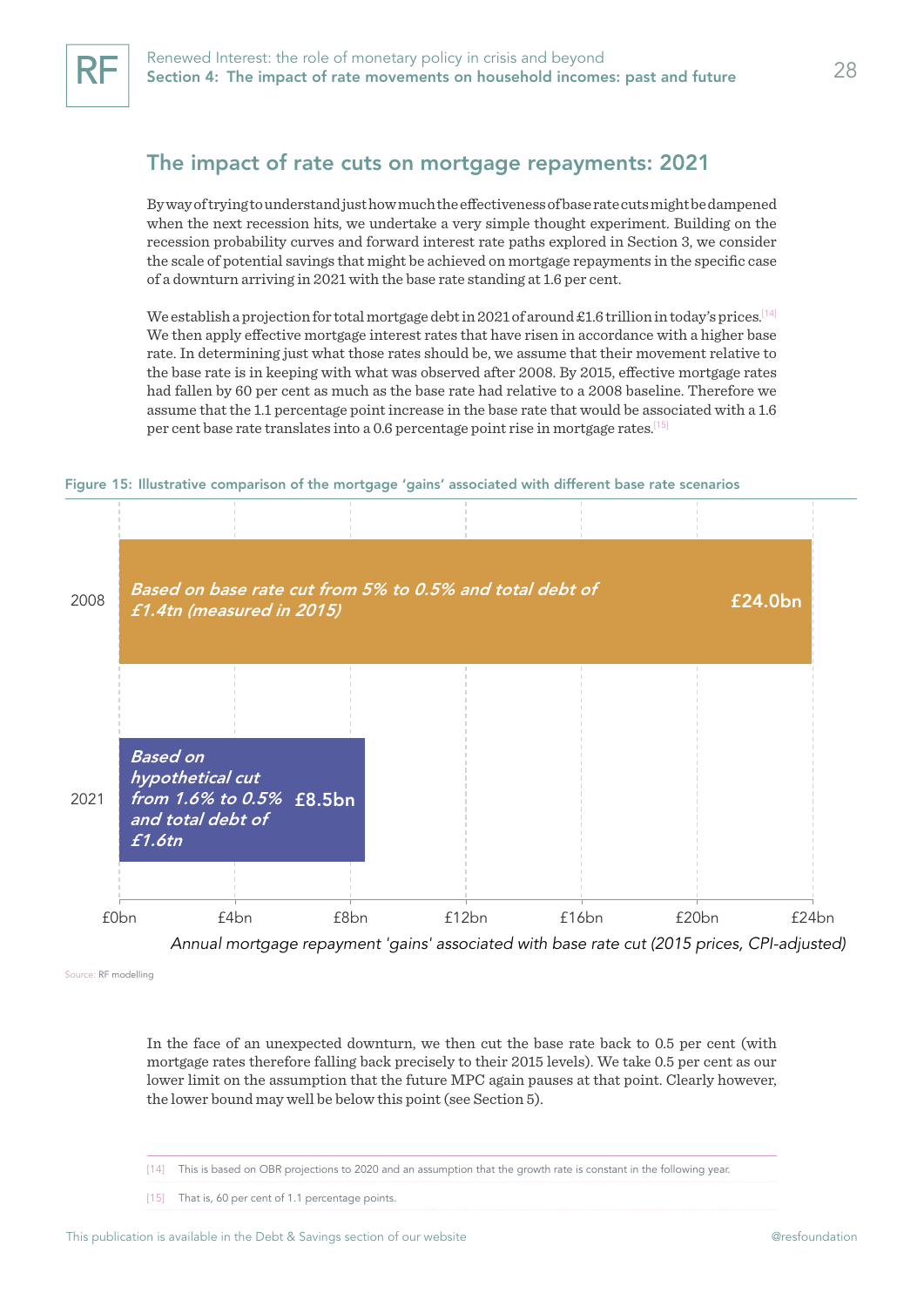

[Figure 15](#page-27-1) sets out the results. The higher stock of debt assumed in 2021 means that there is effectively more bang for a given monetary buck, but this is more than offset by the much reduced headroom available in 2021. Compared with the £24 billion a year mortgage 'gain' identified above, the new base rate of 1.6 per cent provides just £8.5 billion – roughly one-third as much.

The ratio is a little higher again if we measure the gains relative to prevailing household disposable income: the £24 billion figure equates to 2.3 per cent of disposable household income in 2015, while the £8.5 billion corresponds to just 0.7 per cent of projected income in 2021.[16]

It's also worth noting that the effective mortgage rates used for the 2008 simulation relate to 2015 – a point by which spreads had narrowed somewhat from their initial post-2008 spike. The 2021 simulation effectively assumes that this position is achieved overnight. In practice, the £8.5 billion 'gain' might take some time to become established.

Taking this highly illustrative thought experiment at face value, we might conclude that there is a two-in-three probability that an economic downturn will arrive within the next six years at which the direct boost to mortgage holders available via rate cuts will amount to just a third of the size of the one available last time round.

Even if the downturn takes longer to arrive, or rates rise a little quicker than anticipated, similar modelling suggests that a base rate of 2.5 per cent would deliver an equivalent £16 billion 'gain' – still one-third lower than the 2008-09 episode.

As stated several times, the variety of figures set out in this section are no more than illustrative. All are subject to considerable uncertainty and there are any number of reasons why circumstances might pan out differently. They should, however, give both a sense of the potentially muchreduced scope that would be available to monetary policy makers if another economic downturn were to arrive within the next decade and the plausibility of such a scenario unfolding.

It's possible of course that we might enjoy uninterrupted growth for longer than history suggests, reducing the immediacy of the problem. But the low interest rate environment is likely to be around for some considerable time – as explored in the next section.

[16] As in Figure 12, we use the ONS experimental 'household income' statistic as our denominator here. This is a variant of the standard National Accounts measure of gross household disposable income which removes imputed rents, includes interest received and excludes interest paid ('gross interest' method). We use the recorded figure for 2008 and establish a projection for 2021 by applying the OBR's projections for growth in the standard disposable income measure.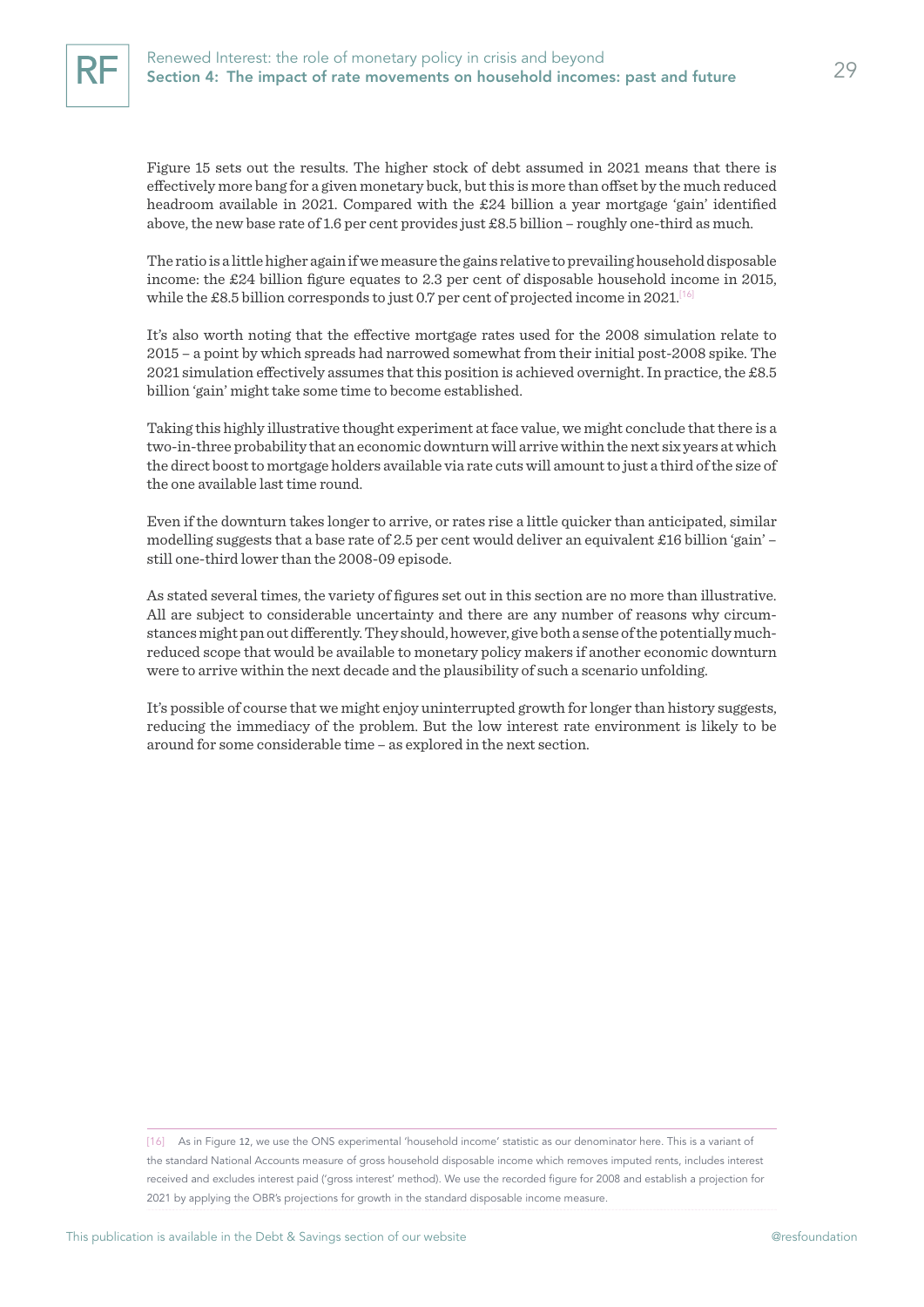## <span id="page-29-0"></span>Section 5

## Low for longer? The new interest rate environment

*The contention that interest rates are likely to rise only gradually in the coming years, approaching a 'new normal' that is below the pre-crisis average is one that is not confined to the UK. Nominal rates have been drifting downwards across advanced economies for some time. In part this reflects declines in inflation and inflation expectations. But falling long-term real rates appear to be exerting the most sustained force. And a similar picture exists in emerging markets.* 

*Understanding this apparently secular decline in real rates across the globe is key to determining the likelihood of the UK's base rate settling at a new lower equilibrium in the coming years. In this section we review recent literature in this area in order to reflect on what has driven the steady fall of the world real interest rate and the prospects for these pressures to persist.* 

### **The steady fall of global interest rates**

While somewhat difficult to measure, King and Low have created a composite 'world' real interest rate measure, which appears to confirm that rates have been trending downwards (across advanced economies at least) over the last three decades. [Figure 16](#page-30-1) overleaf reproduces their data showing the weighted rate falling from a five year average of 4.3 per cent between 1985 and 1989 to a five-year average of 1.8 per cent between 2005 and 2009. That is, even before the financial crisis hit, rates had been on a steady downward path.

Clearly there has been a further ratchet down post-2008 (with the average dropping to 0.6 per cent), some of which may be cyclical, but the longer-run evidence is clear. There may be a number of factors driving this downward drift, but the fact that it has occurred simultaneously across a range of advanced economies leads many to conclude that the global neutral real rate  $|17|$  may have fallen. But what's driven that secular reduction and how likely is it that these downward pressures will persist over the coming decades?

<sup>[17]</sup> That is, the rate of interest at which global GDP grows at trend and inflation is stable.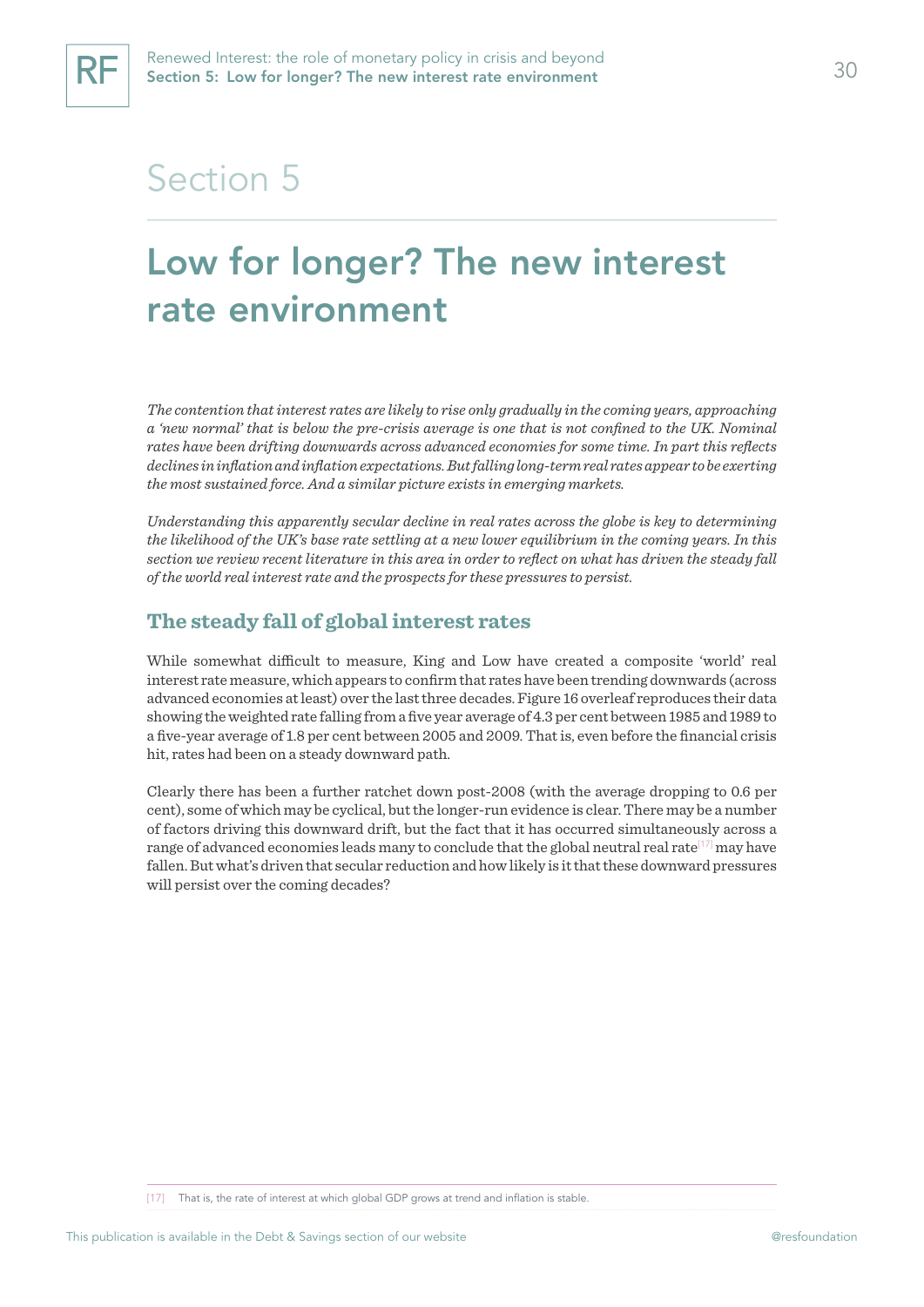<span id="page-30-0"></span>

#### <span id="page-30-1"></span>Figure 16: 'World' real interest rate: 1985-2013



*Ten-year world 'real' rates, G7 excluding Italy (GDP weighted)*

Notes: Series is based on the average ten-year yield of inflation-linked bonds in the G7 countries excluding Italy, weighted based on GDP shares (the unweighted version of the series is little altered). Italy is excluded because post-crisis rate movements in the real rate in Italy were significantly affected by the implicit risk premium associated with the possibility of default. The UK figures are adjusted to account for expectations of the RPI-CPI wedge.

Source: M King & D Low, *Measuring the "world" real interest rate*, NBER Working Paper Series, NBER, February 2014

## Explaining the fall: growth, savings and investment

Recent research from the Bank of England provides a comprehensive dissection of the various potential drivers of the falling global rate over the last 30 years, attempting to quantify the relative importance of each explanation. We reproduce the results in [Table 1](#page-31-0) overleaf and spend a little time discussing the different accounts offered in the paper.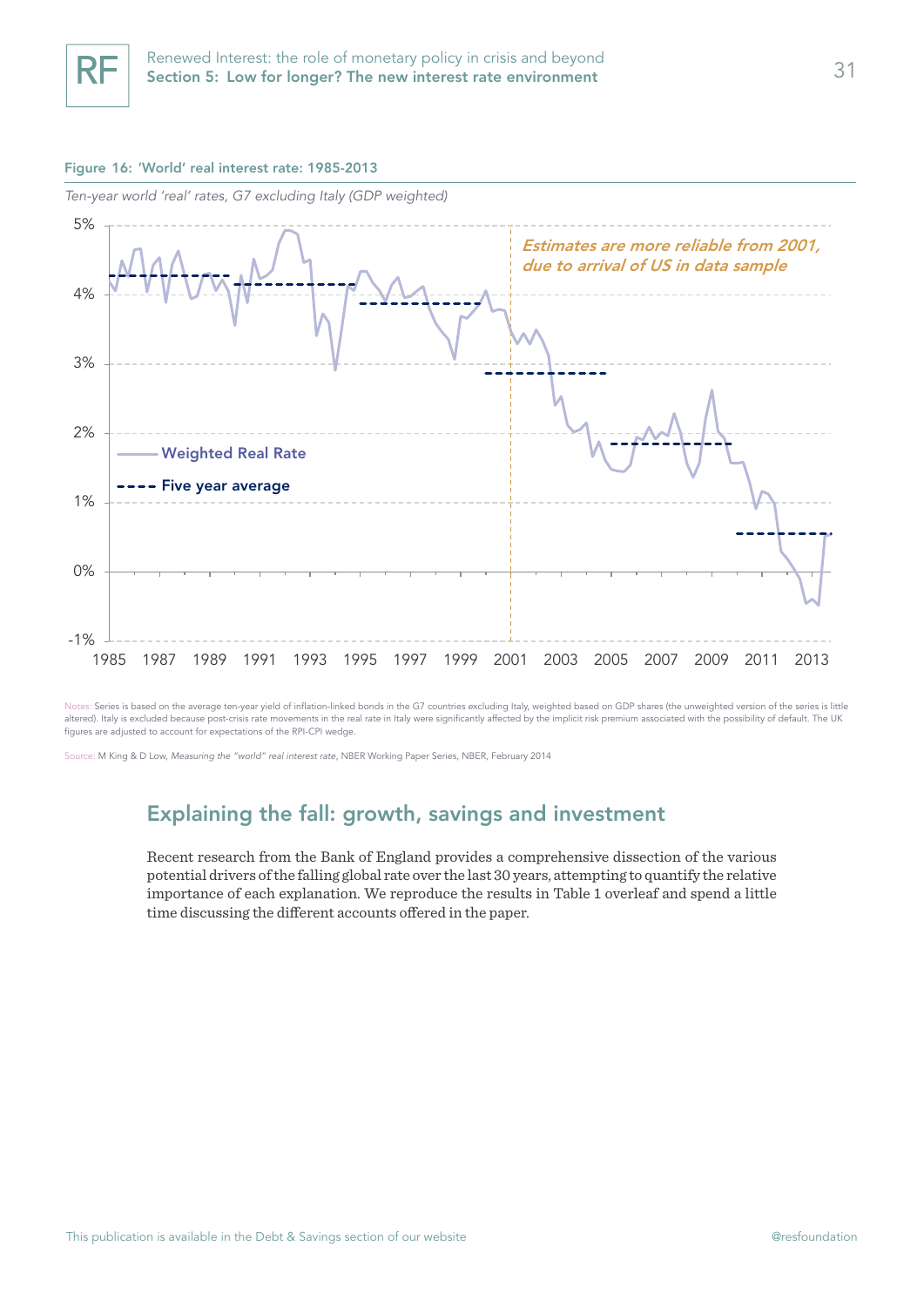#### <span id="page-31-0"></span>Table 1: Bank of England decomposition of drivers of the declining global neutral rate: 1980-2015

| Drivers of global real interest rates                           | Percentage point |
|-----------------------------------------------------------------|------------------|
|                                                                 | reduction        |
|                                                                 | 1980-2015        |
| Weaker global growth prospects                                  | 1.00             |
| Savings and investment preferences                              | 3.00             |
| Higher desired saving                                           | 1.60             |
| demographic factors                                             | 0.90             |
| inequality within countries                                     | 0.45             |
| global savings glut                                             | 0.25             |
| Reduced desired investment                                      | 1.40             |
| decline in price of capital relative to consumption goods       | 0.50             |
| reduction in public investment                                  | 0.20             |
| increased spread between risk free rate and return on capital   | 0.70             |
| Unexplained                                                     | 0.50             |
| Total percentage point change in global neutral rate, 1980-2015 | 4.50             |

Source: L Rachel & T D Smith, *Secular drivers of the global real interest rate*, Staff Working Paper No. 571, Bank of England, December 2015

The researchers explain around 4 percentage points of an overall 4.5 percentage point decline, with weaker global growth prospects explaining just 1 percentage point. Nearly all of this relates to the post-crisis period – in particular to reassessments of growth prospects and general growth gloom connected to concerns over demographic trends (reducing global labour supply) and technological headwinds (such as a plateau in educational attainment).

The bulk of the overall global neutral rate reduction is instead explained by changed savings and investment preferences which have been in evidence for considerably longer. Taken together, an increase in the world's desired savings level and a reduction in investment desires are believed to have reduced the real interest rate associated with an equilibrium level of savings and investments, as illustrated in the stylised [Figure 17](#page-32-0).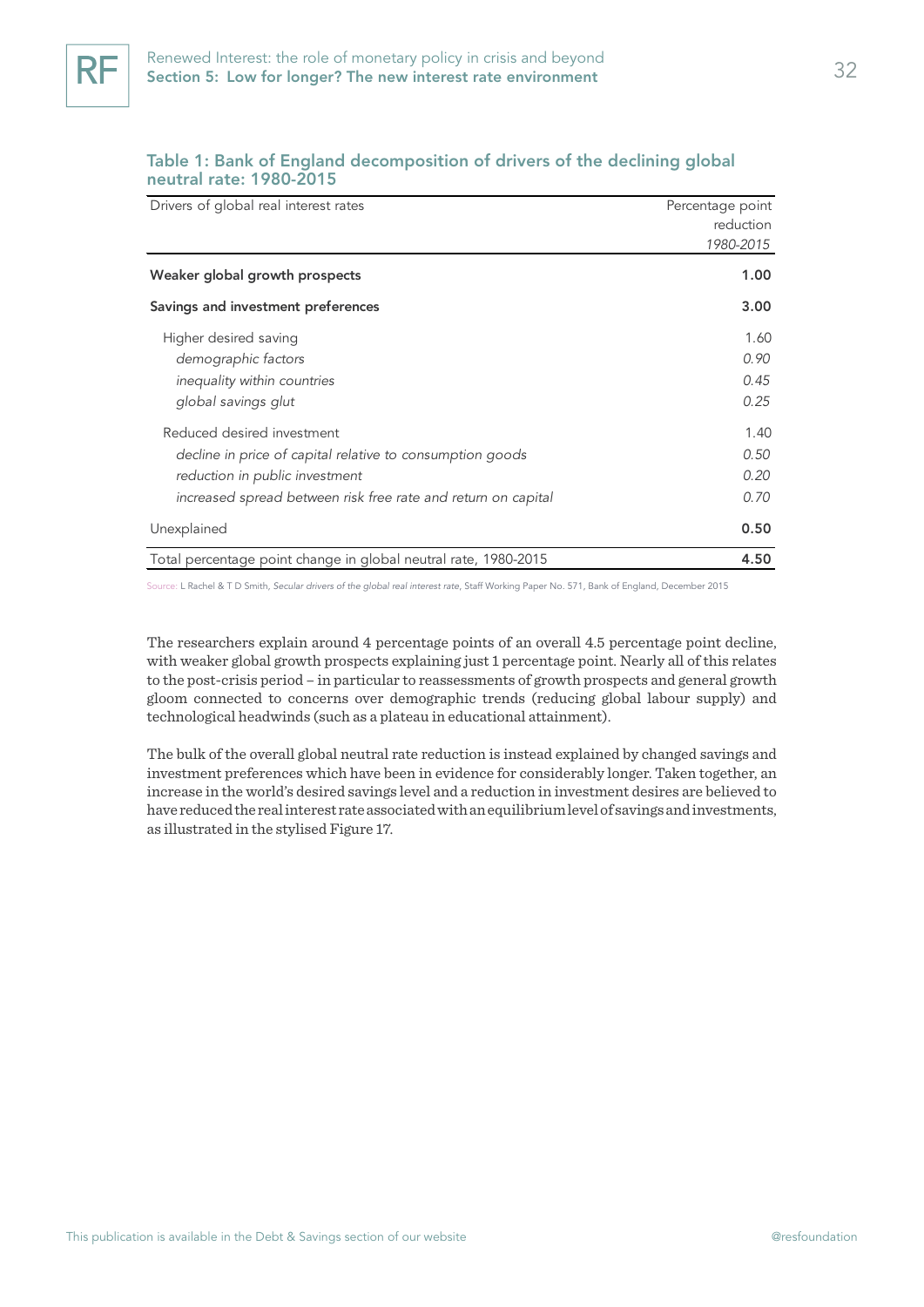

#### <span id="page-32-0"></span>Figure 13: Stylised S-I framework 17:



*Global savings/investments as a share of global GDP*

Savings preferences have been reduced in part by demographics (accounting for 0.9 percentage points of the global neutral rate fall) related to a declining global dependency ratio. While increased longevity has increased the world's older population, falls in fertility and the movement of the baby boomers through the working-age population have more than offset this.

The research assigns a further 0.45 percentage point of the overall global rate reduction to rising inequality within countries. Richer households tend to have lower marginal propensities to consume and, as inequality grows, so an increased share of national income flows such families – and therefore ultimately towards savings preferences rather than spending.

The finalexplanation given for the shift outwards in the savings schedule relates to the emerging markets savings glut. This picks up increases in the holding of foreign exchange reserves by emerging markets seeking to avoid a repeat of the Asian crisis of 1998 and is estimated to account for a 0.25 percentage point reduction in the global rate.

Taken together, these three drivers are believed to have pushed the savings schedule to the right in [Figure 17,](#page-32-0) meaning that any given world interest rate is associated with an increased desired level of savings. Yet despite this shift, global savings rates *haven't* increased over the last 30 years thanks to an offsetting shift to the left in the investment schedule which has resulted in a broadly unchanged equilibrium at a lower level of interest. That is, investment preferences have declined.

The relative price of capital goods is estimated to have fallen by 30 per cent since the 1980s across a selection of advanced economies. This means that any given project can be concluded with less investment, thereby directly reducing desires. Of course, lower capital costs should also incentivise additional investment. But the elasticity of investment appears to have fallen over the period, meaning that it is the direct effect of falling capital costs which dominates. Overall,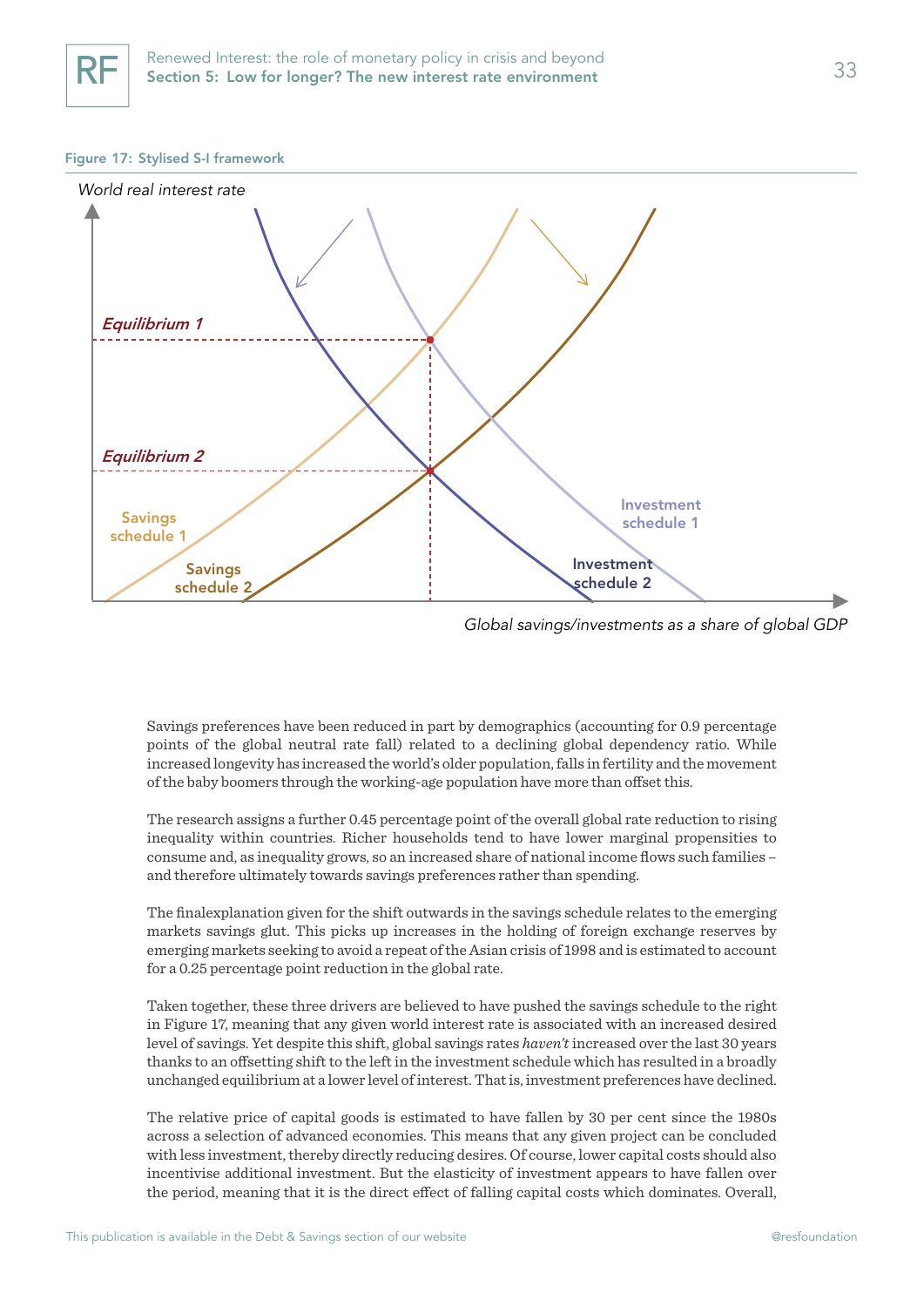<span id="page-33-0"></span>

the falling relative cost of capital is estimated to account for 0.5 percentage points of the 30-year decline in the global rate. Lower public investment accounts for a further 0.2 percentage points, with higher spreads between the risk free interest rate and the rate of return on capital believed to account for another 0.7 percentage points.

### Prospects for the global rate

While the specific figures allocated to each of the drivers set out in the Bank paper are, of course, subject to significant uncertainty, the explanations provided are compelling. And the researchers conclude that most of the forces look set to persist – or even strengthen – in the coming years. This chimes with what appears to be a broad consensus on the future path of interest rates – globally as well as in the UK – that they will remain below historic averages for some time to come.<sup>[18]</sup>

But clearly there is no guarantee of this, and some economists have pointed to forces which might reverse some of the recent secular trends in the coming years. Most notably, the so-called Goodhart-Nangle<sup>[19]</sup> hypothesis argues that demographic factors are about to start pushing the neutral rate back up again.

Specifically, the hypothesis argues that the decline in the global rate described above has been driven primarily by demographics. The entrance into work of the baby boomer generation in advanced economies in the 1970s and 1980s and the arrival on the world stage of Chinese and Eastern European labour during the 1990s produced a global glut of labour that helped to constrain wages, hold inflation in check, reduce investment, raise inequality and lift savings preferences.

With the baby boomers now entering retirement, the expectation is that savings preferences will fall (pensioners are less likely to want to save than are those approaching retirement). At the same time, the ageing of China's and Germany's populations is expected to reduce their current account surpluses.

While investment desire is also projected to fall, the hypothesis rests on an assumption that this decline will be smaller than the reduction in savings, helping to push up interest rates. In part this is expected to reflect a need for further investment in real estate, in order to correct the current under-supply of housing. In addition, it is expected to flow from increased investment incentives associated with an increase in the capital-labour ratio (labour costs will be rising as the smaller workforce commands higher pay even as capital costs continue to fall).

Important though the Goodhart-Nangle insight is, it remains unclear as to whether the forces it identifies will be sufficient to shift the global neutral rate in any meaningful way – not least because it omits some potentially strong countervailing forces.[20]

Perhaps most tellingly, the very wave of ageing which Goodhart-Nangle rests on brings with it a potential new drag on economic growth. Indeed, this element is included within the decomposition undertaken by the Bank described above. It is estimated to have dampened global growth by around 1 percentage point since the 1980s and is expected to reduce growth by a further 0.5 percentage point in the coming decade. This underpins the assessment that demographic factors have contributed towards the 1 percentage point reduction in the global neutral rate associated with reduced growth expectations.

[20] Such as the way in which the presence of the politically powerful baby boomer generation among the retired might skew public policy further away from today's workers.

<sup>[18]</sup> See for example, C Giles & E Cadman, ["Economists' forecasts: Interest rates to stay low",](http://www.ft.com/cms/s/0/a6611ff8-afa3-11e5-b955-1a1d298b6250.html) *Financial Times,* 3 January 2016

<sup>[19]</sup> Advanced separately by Charles Goodhart and Toby Nangle. See C Goodhart, M Pradhan & P Pardeshi, *Could Demographics Reverse Three Multi-Decade Trends?* Morgan Stanley Research, September 2015; and T Nangle, ["Labour power sets the](http://www.voxeu.org/article/labour-power-sets-neutral-real-rate)  [neutral real rate"](http://www.voxeu.org/article/labour-power-sets-neutral-real-rate), *VoxEU*, 9 May 2015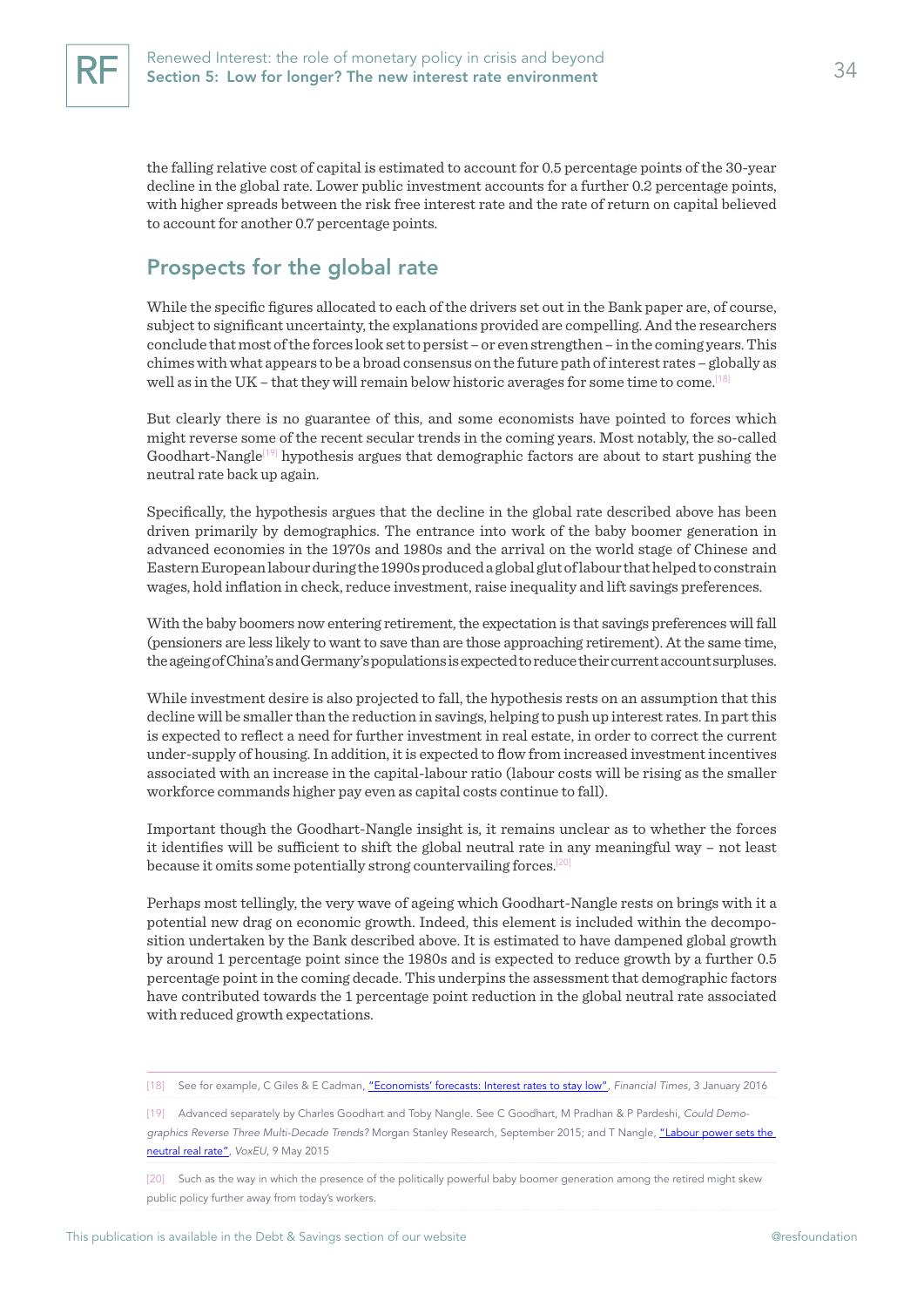

The magnitude of these different and potentially competing effects is clearly impossible to predict. However, even if demographic changes do act to push global – and therefore UK – interest rates up, the effect is unlikely to be felt in the short-term. The reality is that rates are likely to remain low for the foreseeable future at least. And in any event, the risk of rates remaining lower over the medium- to long-term is significant enough to warrant serious consideration of the associated implications and potential policy alternatives. We turn to these in the next section.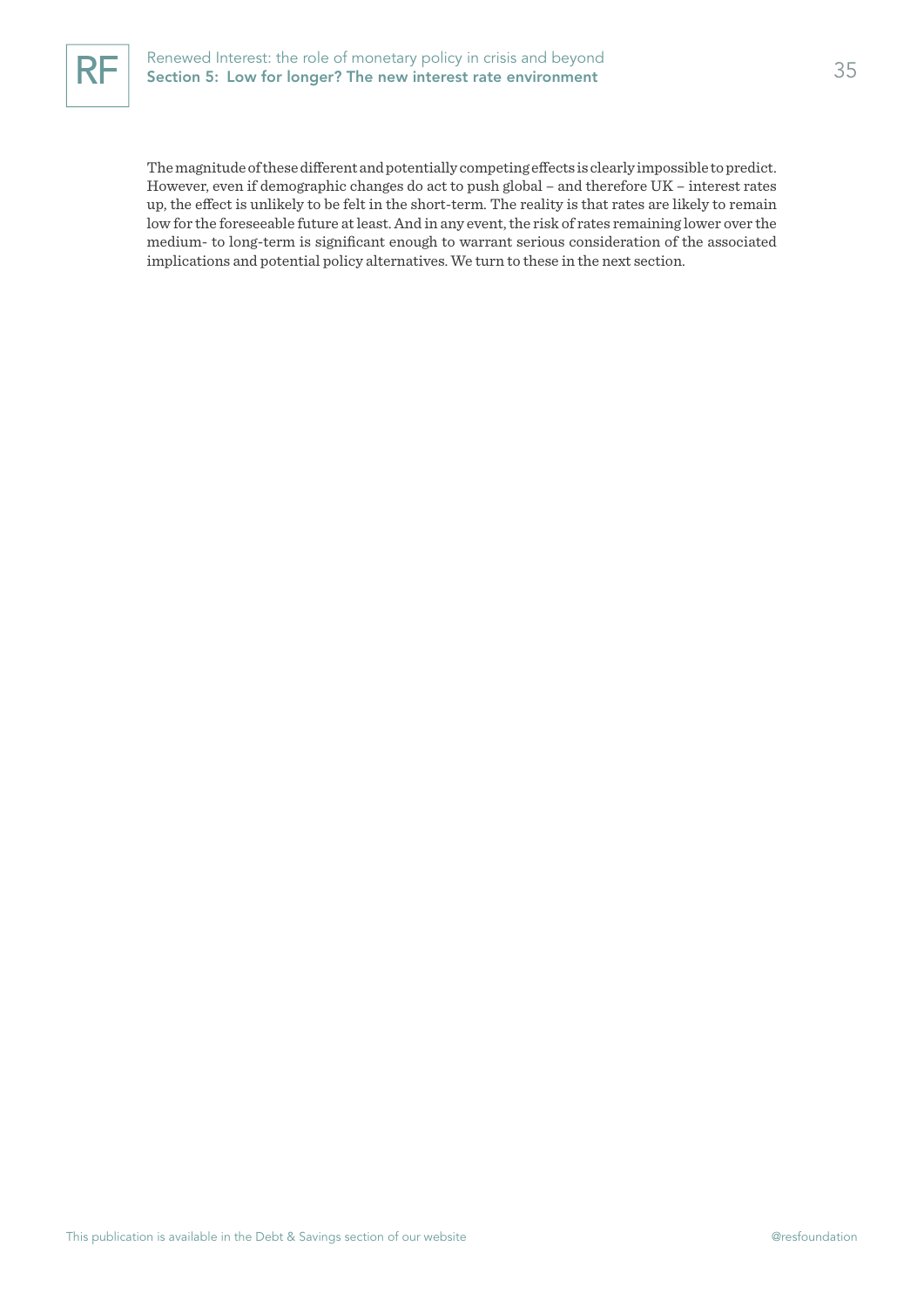## <span id="page-35-0"></span>Section 6

## Living with lower rates

*The prospect of rates staying lower for much longer raises a number of consequences. Potential policy headroom is reduced not just in relation to dealing with the next recession, but across the entirety of the business cycle. Stimulating and dampening growth in the economy is likely to require a re-evaluation of the Bank's policy tools. Indeed, there may even be a case for a change in remit or target.*

*In this section we briefly outline some of the key challenges posed by a sustained period of low rates and explore the options for alternative policy approaches.* 

### The consequences of proximity to the zero lower bound

Economic theory assumes that nominal interest rates cannot fall much below zero. Beyond this point – the zero lower bound – households and firms are likely to start substituting into cash. So, while the Bank of England might have a little more room than implied in our modelling in Section 4 (in which we assume it cuts rates back to 0.5 per cent), the scope for moving much beyond this appears somewhat limited.

A new era of lower rates therefore has significant potential consequences for the Bank's ability to respond to adverse economic shocks via conventional channels. As outlined in the previous section, the impact of this constraint on the effectiveness of monetary policy could be significant.

Lower rates might also pose financial stability problems, both as a result of investors pursuing riskier returns in a 'search for yield' and due to the development of bubbles in certain sectors such as housing. New macro-prudential tools have been introduced in an attempt to combat such issues. But the extent to which such tools will be able to deal with the variety of pressures that could arise over the coming decades remains uncertain. And interconnectedness across countries might blunt the ability of domestic authorities to contain financial stability risks – pointing to an increased need for coordination across borders. The response to being at the zero lower bound is only likely to get more complex.

## Policy options in the absence of conventional monetary headroom

Faced with these new challenges, policymakers are exploring a range of alternatives. All have their opponents and carry new risks, but all are worthy of discussion. Below we detail five broad approaches.

#### Quantitative easing

With rates at or close to the zero lower bound for some time already, many central banks – including the Bank of England – have already developed unconventional policy approaches. As discussed in Section 1, QE has attempted to stimulate demand in the economy without recourse to the base rate.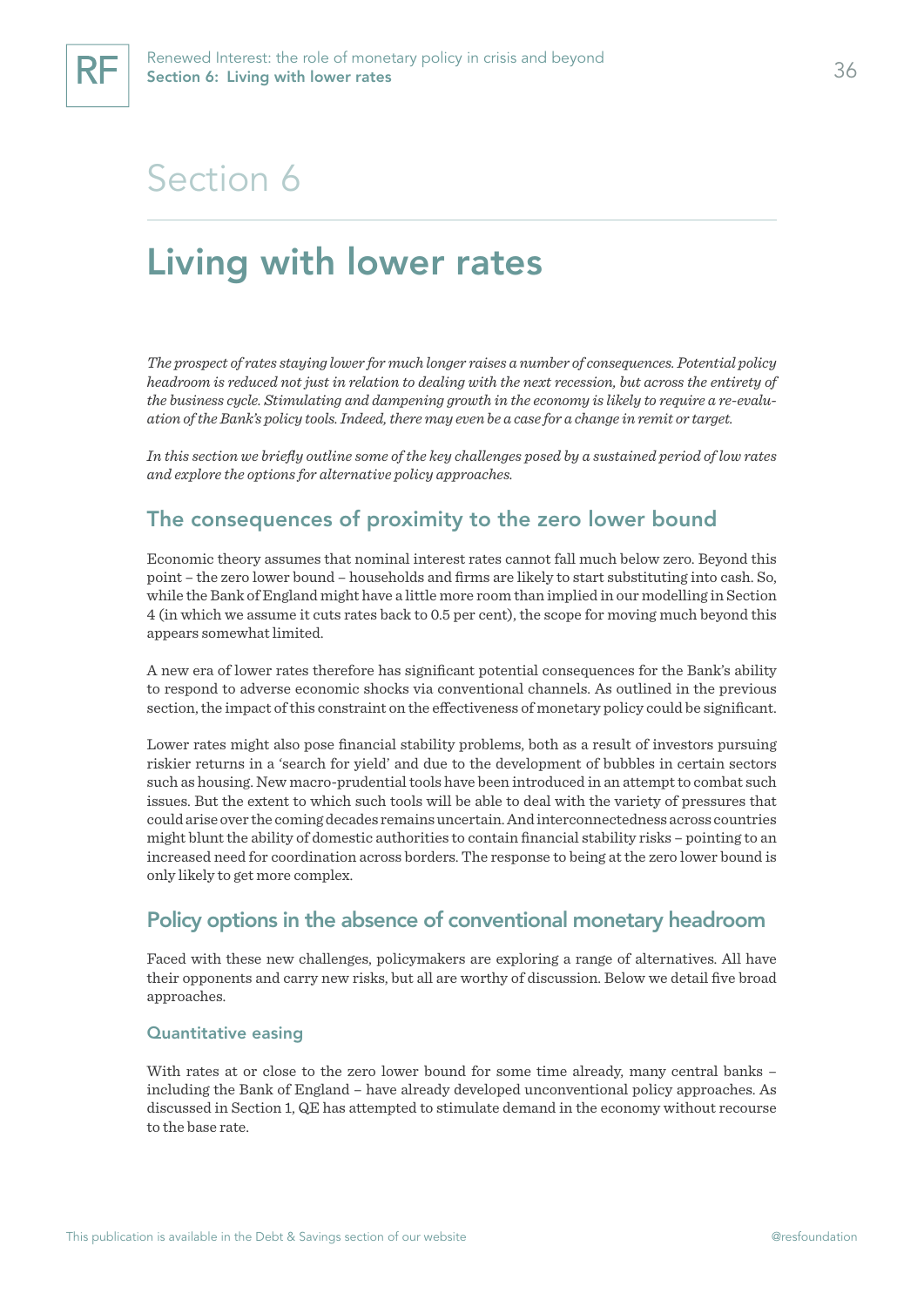

However, it is still relatively early days for these unconventional measures. Their impact is not yet fully understood<sup>[21]</sup> and there is concern that  $QE$  will be less effective in an environment of low long-term rates.[22] And sustained and extensive use could be argued to take central banks into political territory, blurring the line between monetary and fiscal policy.

That has led some to propose extending QE into the territory of direct monetary financing of state expenditure. Whether that spending is via 'helicopter money' – an approach advocated by Adair Turner among others[23] – or not, it might be considered to represent a permanent, real economy version of QE. It clearly brings with it a host of political economy challenges.

In practice, if another significant downturn were to hit in the near-term, QE might again provide a useful source of short-term stimulus. But it is unclear whether it can form a meaningful part of the solution to the secular decline in interest rates. At the very least it is vital that more evidence of its recent effectiveness in different parts of the globe is shared, studied and debated before it becomes a permanent, automatic part of central banks' toolkit.

#### Negative interest rates

A number of European central banks – including the ECB – have already breached the zero lower bound. Negative interest rates in Denmark, Sweden and Switzerland have resulted in charges being applied to deposits and returns being paid on loans; yet there is little evidence as yet of any flight to cash hoarding.<sup>[24]</sup>

Given the storage costs associated with cash and its relative lack of liquidity for certain purposes (suc as paying household bills), it has always been assumed that the lower bound is actually a little below zero, but just where the limit lies is highly uncertain. Aligned with relatively radical moves such as removing physical cash or charging interest on it, it could be that the zero lower bound could be pushed significantly below past expectations.[25]

Nevertheless, there is much uncertainty over the longer-term consequences of this approach – with exchange rate impacts likely to be a particularly important consideration for an open economy like the UK. And of course, even if the bound can be pushed below zero, at some point a limit must be reached.

#### Higher inflation targets

Raising central banks inflation targets – which have tended to fall over recent decades, converging around 2 per cent in advanced economies – provides an alternative means of generating extra policy headroom. Today's inflation targets mean that historic real interest rate averages of 4 per cent translated into nominal rates of roughly 6 per cent, leaving plenty of room above the zero lower bound. With average real rates having fallen much lower, maintaining such headroom would require a higher inflation wedge.

As the Bank of England's chief economist has argued, the optimal target inflation is likely to be state-dependent, with the proximity of the zero lower bound being one of the factors that should

[21] See for example, G Vlieghe, *[Debt, Demographics and the Distribution of Income: New challenges for monetary policy](http://www.bankofengland.co.uk/publications/Documents/speeches/2016/speech872.pdf)*, Speech at the London School of Economics, 18 January 2016

[22] See for example, C Bean, *Are low rates natural?,* Presentation at Monetary and Financial Policy Conference, 25 September 2015

[23] A Turner, *Between Debt and the Devil: Money, Credit and Fixing Global Finance*, 2015

[24] See for example, J Alsterlind, H Armelius, D Forsman, B Jonsson & A Wretman, *[How low can the repo rate be cut?](http://www.riksbank.se/Documents/Rapporter/Ekonomiska_kommentarer/2015/rap_ek_kom_nr11_150929_eng.pdf)* Sveriges Riksbank, 30 September 2015

[25] See for example W Buiter, *[High Time To Get Low: Getting Rid Of The Lower Bound On Nominal Interest Rates](http://willembuiter.com/ELB.pdf)*, Citi Research, 9 April 2015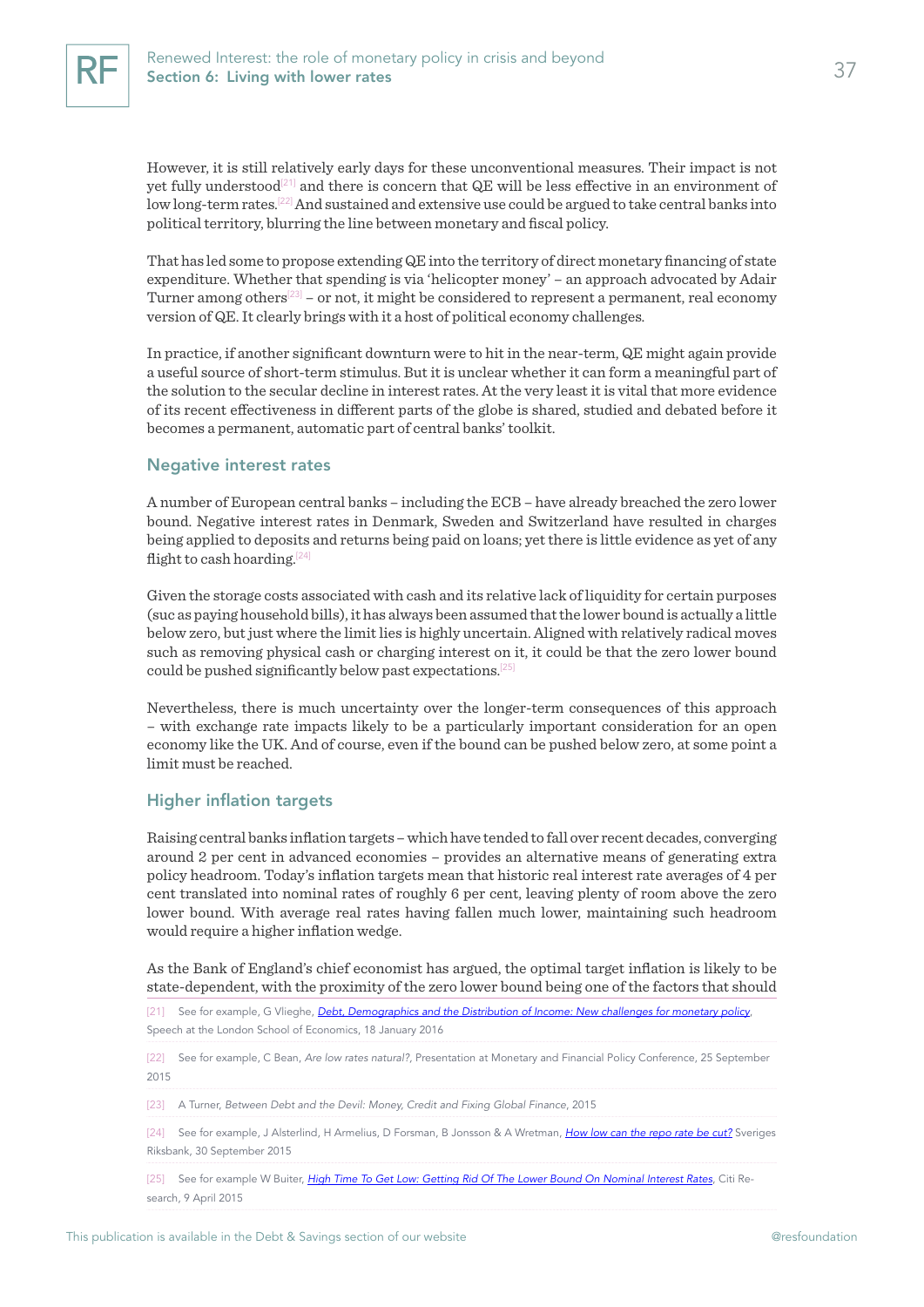be considered in setting the rate.<sup>[26]</sup> With the global neutral rate appearing to be much lower today than at the time when the Bank's inflation target was set, there is certainly merit in the government looking at the continued appropriateness of the existing level.

The key risk with a target change relates to the possibility that it might de-anchor inflation expectations. It might be the case that people are accepting of a 2 per cent inflation target on the basis that it's not so different from zero; but a 4 per cent target might have a different psychological effect. There is likely to be at least some mistrust associated with moving the goalposts. However, it is worth balancing this risk against the reputational damage that might accrue if the zero lower bound constrains the Bank's ability to stimulate the economy in line with the existing inflation target.

Of course, with inflation barely above zero in the UK, the prospect of raising the target rate to 3 per cent or 4 per cent may feel somewhat like dealing with the failure to shed a couple of pounds by setting a new weight loss target of one stone.

#### Relationship with fiscal policy

If monetary policy is more constrained in its ability to stabilise the business cycle in an era of lower neutral rates, then the implication is that fiscal policy may have to become more active.

One argument is that the government's current policy of fiscal tightening is placing too great a burden on monetary policy, weighing down the base rate. Prior to the Autumn Statement, David Miles estimated that fiscal policy represented a headwind on the base rate of around 0.75 percentage points.[27] The slower pace of fiscal tightening subsequently announced at the Autumn Statement is likely to mean that that headwind has eased slightly (and the figure was always framed as indicative rather than definitive), but it is likely to remain non-negligible.

The Chancellor's fiscal consolidation plans are designed to deliver an overall surplus by 2019-20 in accordance with the new 'mandate for fiscal policy'. This approach is designed to make rapid progress on lowering the debt-to-GDP ratio (it's possible to run a modest annual deficit while still reducing debt-to-GDP at a slower pace) as a means of creating fiscal headroom for when the next crisis hits. To the extent that this approach is making it harder for the Bank of England to secure headroom of its own, it is worth posing the question of what the appropriate balance between fiscal and monetary policy should be.

This balance clearly matters: lower rates since 2008 have benefited mortgage holders and penalised savers; QE has supported asset prices; while fiscal consolidation has tended to favour pensioners over working-age households. The distributional consequences of focusing on monetary over fiscal or fiscal over monetary are significant. And overall policy effectiveness will also be affected by the chosen balance.

#### Structural reform

As with QE, fiscal policy might provide a flexible option for dealing with another downturn in the near-term. But deeper structural reforms are likely to also be needed as part of a more sustainable response from government.

In particular, government policy might play a role in tackling the demographic and technological headwinds to growth prospects identified in Section 5.

In relation to growth-dampening effects of an ageing population for example, new efforts might be made to boost participation levels. Increases in the state pension age are already helping to raise labour supply among older people; but more can be done. Indeed, it is likely that the Chancellor's

[26] A Haldane, *[How low can you go?](http://www.bankofengland.co.uk/publications/Documents/speeches/2015/speech840.pdf)*, Speech at Portadown Chamber of Commerce, 18 September 2015

[27] D Miles, "*[Don't just do something stand there"… \(and think\)](http://www.bankofengland.co.uk/publications/Documents/speeches/2015/speech831.pdf)*, Speech to the Resolution Foundation, 14 July 2015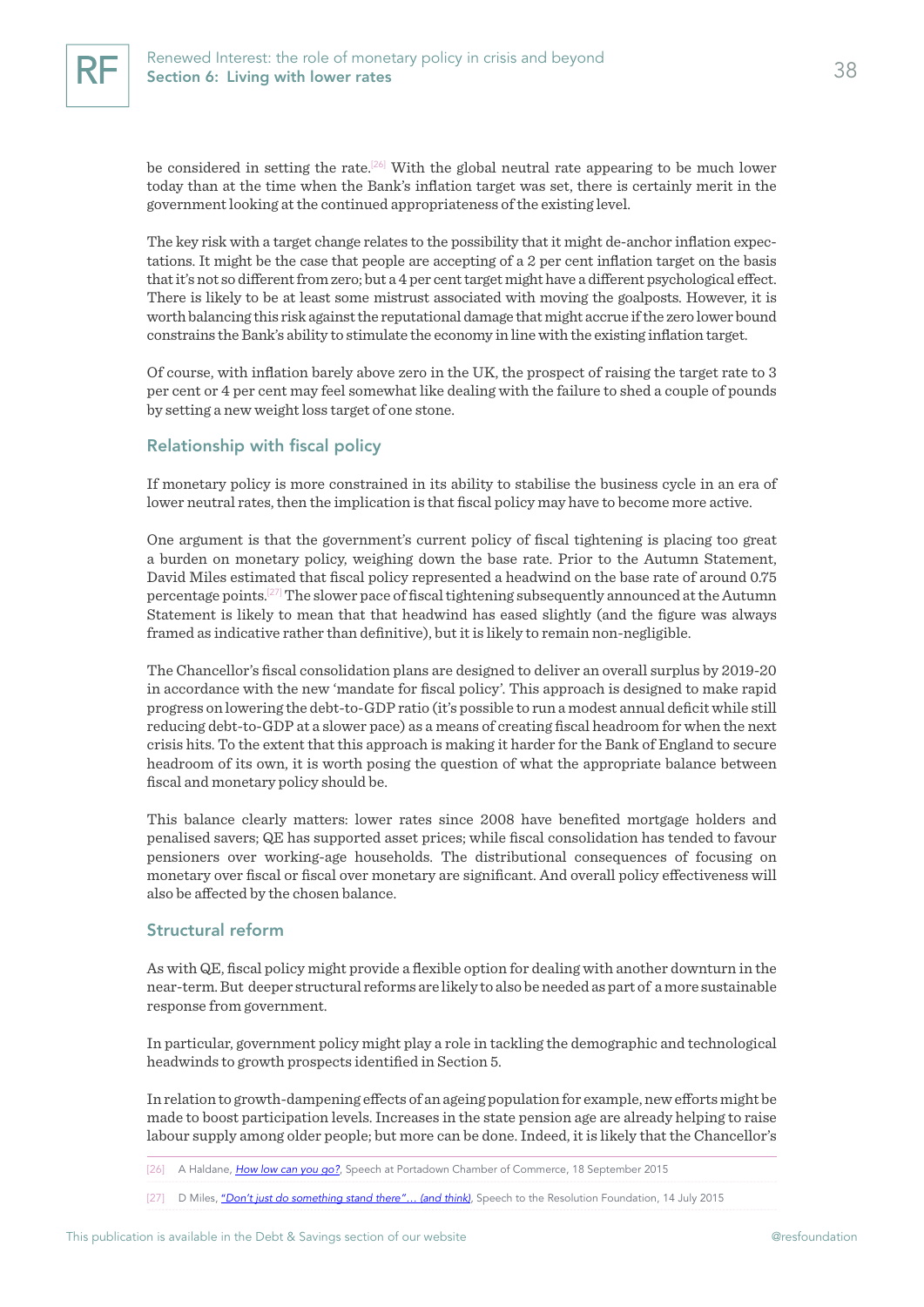pursuit of 'full employment' will only be realised if policies are developed that lift participation among groups such as the disabled.<sup>[28]</sup>

Importantly, if rates are lower for longer, then there is an even stronger case for government to engage in a new period of public investment – taking advantage of very low borrowing costs and helping to shift the investment schedule to right at the same time (or at least not contributing to a further pull to the left). As the IMF's economic counsellor Maurice Obstfeld has stated: "the case for infrastructure investment seems compelling at a time of very low long-term real interest rates".<sup>[29]</sup>

Assuming the global real rate remains low by historic standards in the coming years, central banks will find themselves increasingly confronted by the zero lower bound. While many of the options proposed as a means of dealing with that eventuality provoke some discomfort among policy makers, it is important that we have the conversation now about what approaches we can take in the coming years, rather than repeating the experience of implementing a policy with little debate during a crisis.

[29] M Obstfeld, *World Economic Outlook: Adjusting to Lower Commodity Prices*, IMF, October 2015, pxiv

<sup>[28]</sup> L Gardiner, *[The path to full employment requires a greater focus on inactivity](http://www.resolutionfoundation.org/media/blog/the-path-to-full-employment-requires-a-greater-focus-on-inactivity/)*, Resolution Foundation, 12 January 2016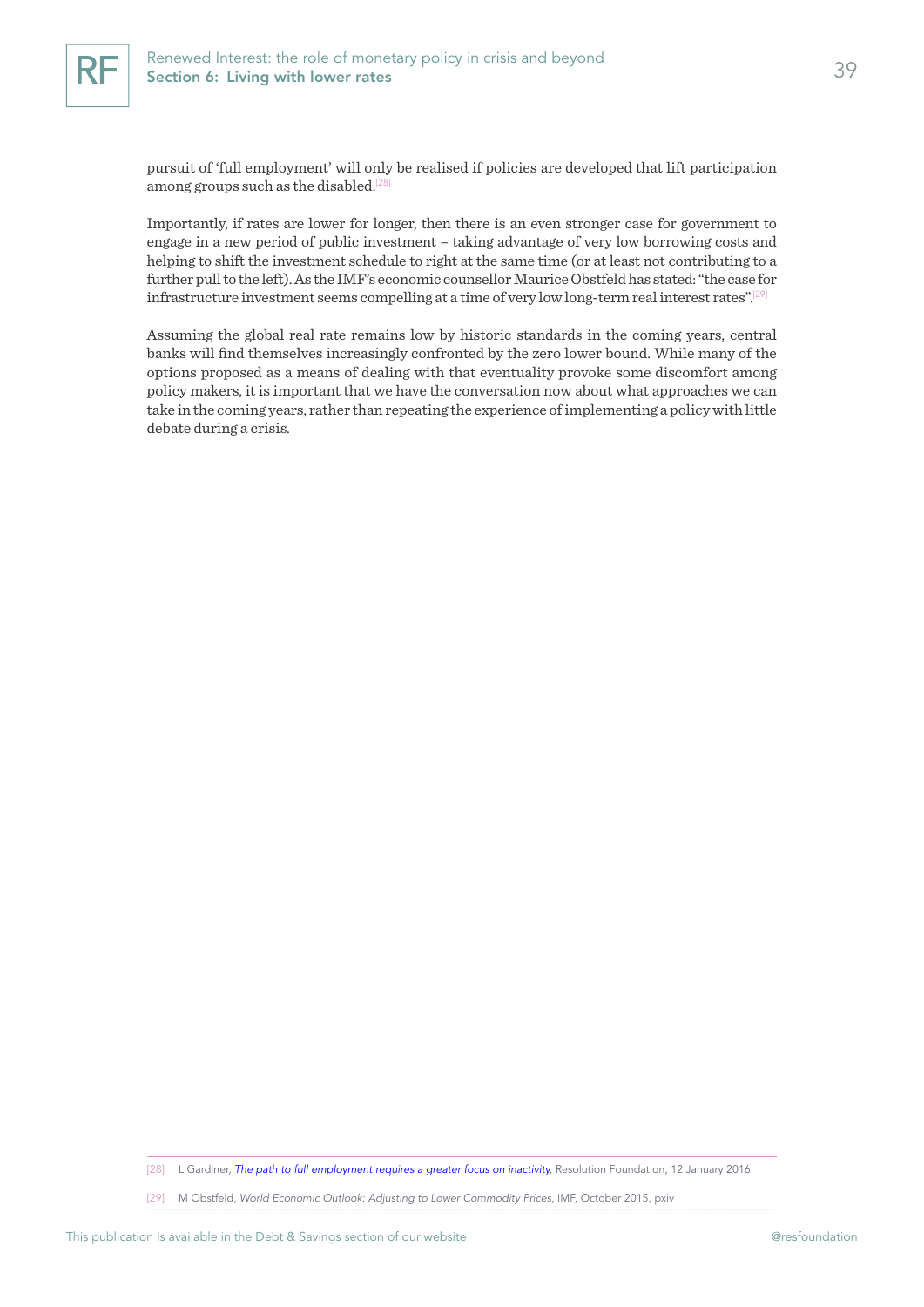<span id="page-39-0"></span>

## **Conclusion**

Monetary loosening undoubtedly played a vital role in supporting the UK economy following the onset of the global financial crisis in 2008. Yet it has been a sometimes uncomfortable experience. Having crashed into the zero lower bound, the Bank had to embark on a largely untested programme of QE – with the ultimate effects of that policy still not being fully understood.

In this report we have shown that there is a very real chance that the Bank will face the zero lower bound again in the future – quite possible within the next five years. When it does, it may find that conventional rate movements generate much smaller effects than was the case in 2008-09.

With much clearer sight of the problem this time round, there is an opportunity to prepare by considering just what non-rate based mechanisms central banks can turn to. There are no easy answers – new tools will be, by definition, unconventional – but the question at least needs to be asked.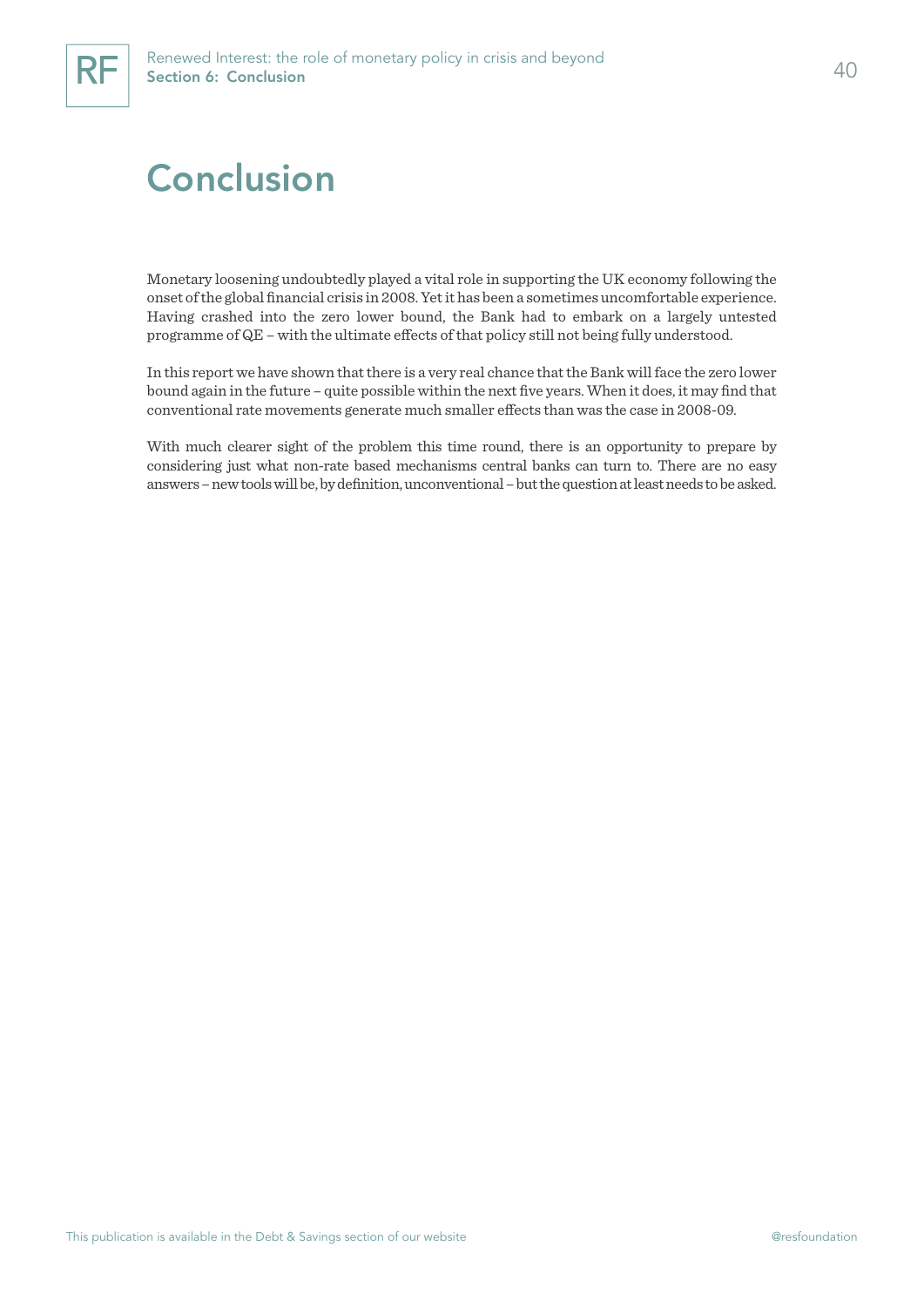